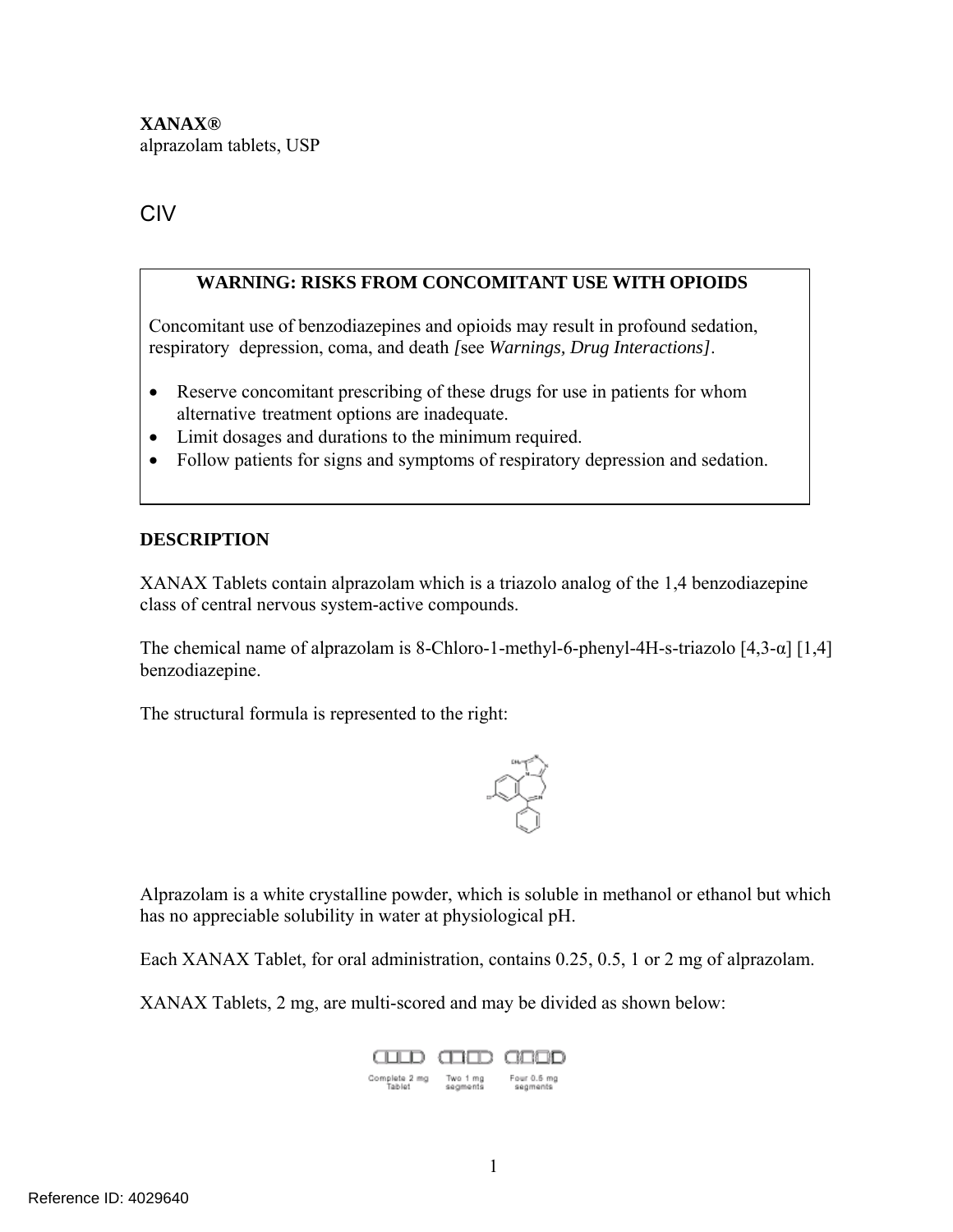Inactive ingredients: Cellulose, corn starch, docusate sodium, lactose, magnesium stearate, silicon dioxide and sodium benzoate. In addition, the 0.5 mg tablet contains FD&C Yellow No. 6 and the 1 mg tablet contains FD&C Blue No. 2.

# **CLINICAL PHARMACOLOGY**

### **Pharmacodynamics**

CNS agents of the 1,4 benzodiazepine class presumably exert their effects by binding at stereo specific receptors at several sites within the central nervous system. Their exact mechanism of action is unknown. Clinically, all benzodiazepines cause a dose-related central nervous system depressant activity varying from mild impairment of task performance to hypnosis.

### **Pharmacokinetics**

### Absorption

Following oral administration, alprazolam is readily absorbed. Peak concentrations in the plasma occur in 1 to 2 hours following administration. Plasma levels are proportionate to the dose given; over the dose range of 0.5 to 3.0 mg, peak levels of 8.0 to 37 ng/mL were observed. Using a specific assay methodology, the mean plasma elimination half-life of alprazolam has been found to be about 11.2 hours (range: 6.3-26.9 hours) in healthy adults.

### **Distribution**

In vitro, alprazolam is bound (80 percent) to human serum protein. Serum albumin accounts for the majority of the binding.

### Metabolism/Elimination

Alprazolam is extensively metabolized in humans, primarily by cytochrome P450 3A4 (CYP3A4), to two major metabolites in the plasma: 4-hydroxyalprazolam and  $\alpha$ hydroxyalprazolam. A benzophenone derived from alprazolam is also found in humans. Their half-lives appear to be similar to that of alprazolam. The plasma concentrations of 4 hydroxyalprazolam and  $\alpha$ -hydroxyalprazolam relative to unchanged alprazolam concentration were always less than 4%. The reported relative potencies in benzodiazepine receptor binding experiments and in animal models of induced seizure inhibition are 0.20 and 0.66, respectively, for 4-hydroxyalprazolam and  $\alpha$ -hydroxyalprazolam. Such low concentrations and the lesser potencies of 4-hydroxyalprazolam and  $\alpha$ -hydroxyalprazolam suggest that they are unlikely to contribute much to the pharmacological effects of alprazolam. The benzophenone metabolite is essentially inactive.

Alprazolam and its metabolites are excreted primarily in the urine.

### Special Populations

Changes in the absorption, distribution, metabolism and excretion of benzodiazepines have been reported in a variety of disease states including alcoholism, impaired hepatic function and impaired renal function. Changes have also been demonstrated in geriatric patients. A mean half-life of alprazolam of 16.3 hours has been observed in healthy elderly subjects (range:  $9.0\n-26.9$  hours, n=16) compared to 11.0 hours (range:  $6.3\n-15.8$  hours, n=16) in healthy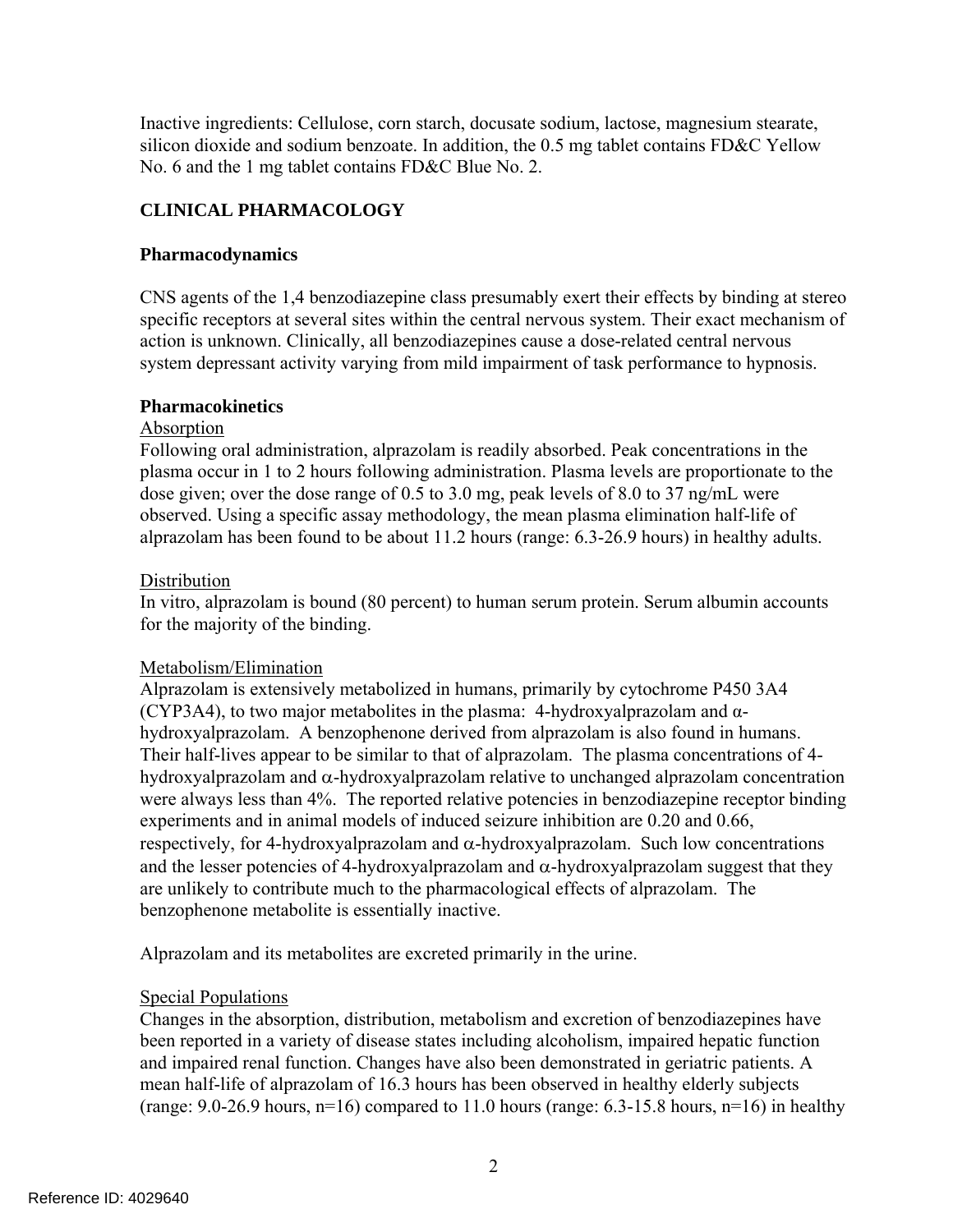adult subjects. In patients with alcoholic liver disease the half-life of alprazolam ranged between 5.8 and 65.3 hours (mean: 19.7 hours, n=17) as compared to between 6.3 and 26.9 hours (mean=11.4 hours, n=17) in healthy subjects. In an obese group of subjects the half-life of alprazolam ranged between 9.9 and 40.4 hours (mean=21.8 hours, n=12) as compared to between 6.3 and 15.8 hours (mean=10.6 hours, n=12) in healthy subjects.

Because of its similarity to other benzodiazepines, it is assumed that alprazolam undergoes transplacental passage and that it is excreted in human milk.

Race — Maximal concentrations and half-life of alprazolam are approximately 15% and 25% higher in Asians compared to Caucasians.

Pediatrics — The pharmacokinetics of alprazolam in pediatric patients have not been studied.<br>Gender — Gender has no effect on the pharmacokinetics of alprazolam.

Cigarette Smoking — Alprazolam concentrations may be reduced by up to 50% in smokers compared to non-smokers.

### Drug-Drug Interactions

Alprazolam is primarily eliminated by metabolism via cytochrome P450 3A (CYP3A). Most of the interactions that have been documented with alprazolam are with drugs that inhibit or induce CYP3A4.

Compounds that are potent inhibitors of CYP3A would be expected to increase plasma alprazolam concentrations. Drug products that have been studied in vivo, along with their effect on increasing alprazolam AUC, are as follows: ketoconazole, 3.98 fold; itraconazole, 2.70 fold; nefazodone, 1.98 fold; fluvoxamine, 1.96 fold; and erythromycin, 1.61 fold (see CONTRAINDICATIONS, WARNINGS, and PRECAUTIONS–Drug Interactions).

CYP3A inducers would be expected to decrease alprazolam concentrations and this has been observed in vivo. The oral clearance of alprazolam (given in a 0.8 mg single dose) was increased from 0.90 $\pm$ 0.21 mL/min/kg to 2.13 $\pm$ 0.54 mL/min/kg and the elimination t<sub>1/2</sub> was shortened (from 17.1 $\pm$ 4.9 to 7.7 $\pm$ 1.7 h) following administration of 300 mg/day carbamazepine for 10 days (see PRECAUTIONS–Drug Interactions). However, the carbamazepine dose used in this study was fairly low compared to the recommended doses (1000-1200 mg/day); the effect at usual carbamazepine doses is unknown.

The ability of alprazolam to induce human hepatic enzyme systems has not yet been determined. However, this is not a property of benzodiazepines in general. Further, alprazolam did not affect the prothrombin or plasma warfarin levels in male volunteers administered sodium warfarin orally.

### **CLINICAL STUDIES**

### **Anxiety Disorders**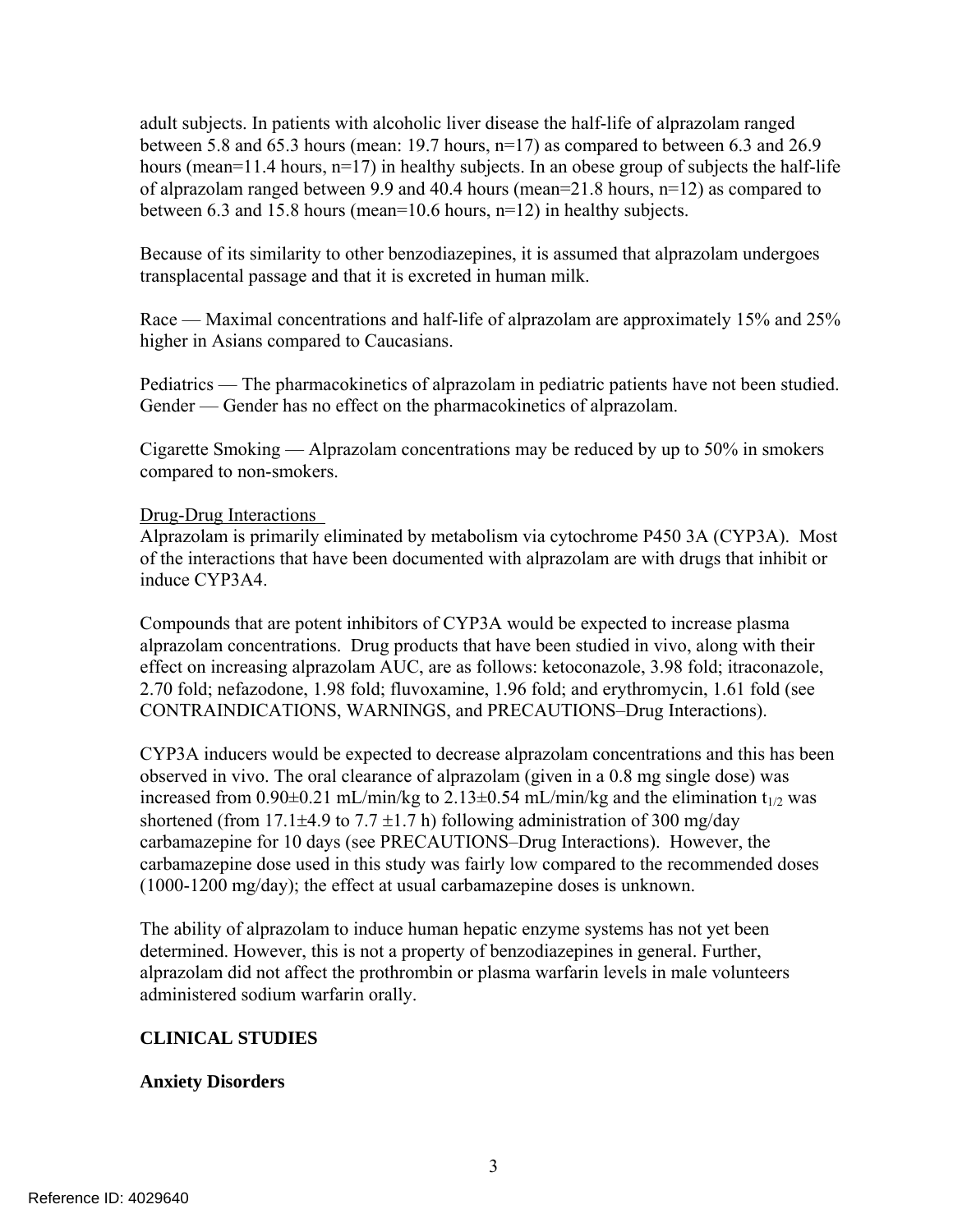XANAX Tablets were compared to placebo in double blind clinical studies (doses up to 4 mg/day) in patients with a diagnosis of anxiety or anxiety with associated depressive symptomatology. XANAX was significantly better than placebo at each of the evaluation periods of these 4-week studies as judged by the following psychometric instruments: Physician's Global Impressions, Hamilton Anxiety Rating Scale, Target Symptoms, Patient's Global Impressions and Self-Rating Symptom Scale.

### **Panic Disorder**

Support for the effectiveness of XANAX in the treatment of panic disorder came from three short-term, placebo-controlled studies (up to 10 weeks) in patients with diagnoses closely corresponding to DSM-III-R criteria for panic disorder.

The average dose of XANAX was 5-6 mg/day in two of the studies, and the doses of XANAX were fixed at 2 and 6 mg/day in the third study. In all three studies, XANAX was superior to placebo on a variable defined as "the number of patients with zero panic attacks" (range, 37 83% met this criterion), as well as on a global improvement score. In two of the three studies, XANAX was superior to placebo on a variable defined as "change from baseline on the number of panic attacks per week" (range, 3.3-5.2), and also on a phobia rating scale. A subgroup of patients who were improved on XANAX during short-term treatment in one of these trials was continued on an open basis up to 8 months, without apparent loss of benefit.

## **INDICATIONS AND USAGE**

### **Anxiety Disorders**

XANAX Tablets (alprazolam) are indicated for the management of anxiety disorder (a condition corresponding most closely to the APA Diagnostic and Statistical Manual [DSM-III-R] diagnosis of generalized anxiety disorder) or the short-term relief of symptoms of anxiety. Anxiety or tension associated with the stress of everyday life usually does not require treatment with an anxiolytic.

Generalized anxiety disorder is characterized by unrealistic or excessive anxiety and worry (apprehensive expectation) about two or more life circumstances, for a period of 6 months or longer, during which the person has been bothered more days than not by these concerns. At least 6 of the following 18 symptoms are often present in these patients: *Motor Tension*  (trembling, twitching, or feeling shaky; muscle tension, aches, or soreness; restlessness; easy fatigability); *Autonomic Hyperactivity* (shortness of breath or smothering sensations; palpitations or accelerated heart rate; sweating, or cold clammy hands; dry mouth; dizziness or light-headedness; nausea, diarrhea, or other abdominal distress; flushes or chills; frequent urination; trouble swallowing or 'lump in throat'); *Vigilance and Scanning* (feeling keyed up or on edge; exaggerated startle response; difficulty concentrating or 'mind going blank' because of anxiety; trouble falling or staying asleep; irritability). These symptoms must not be secondary to another psychiatric disorder or caused by some organic factor.

Anxiety associated with depression is responsive to XANAX.

### **Panic Disorder**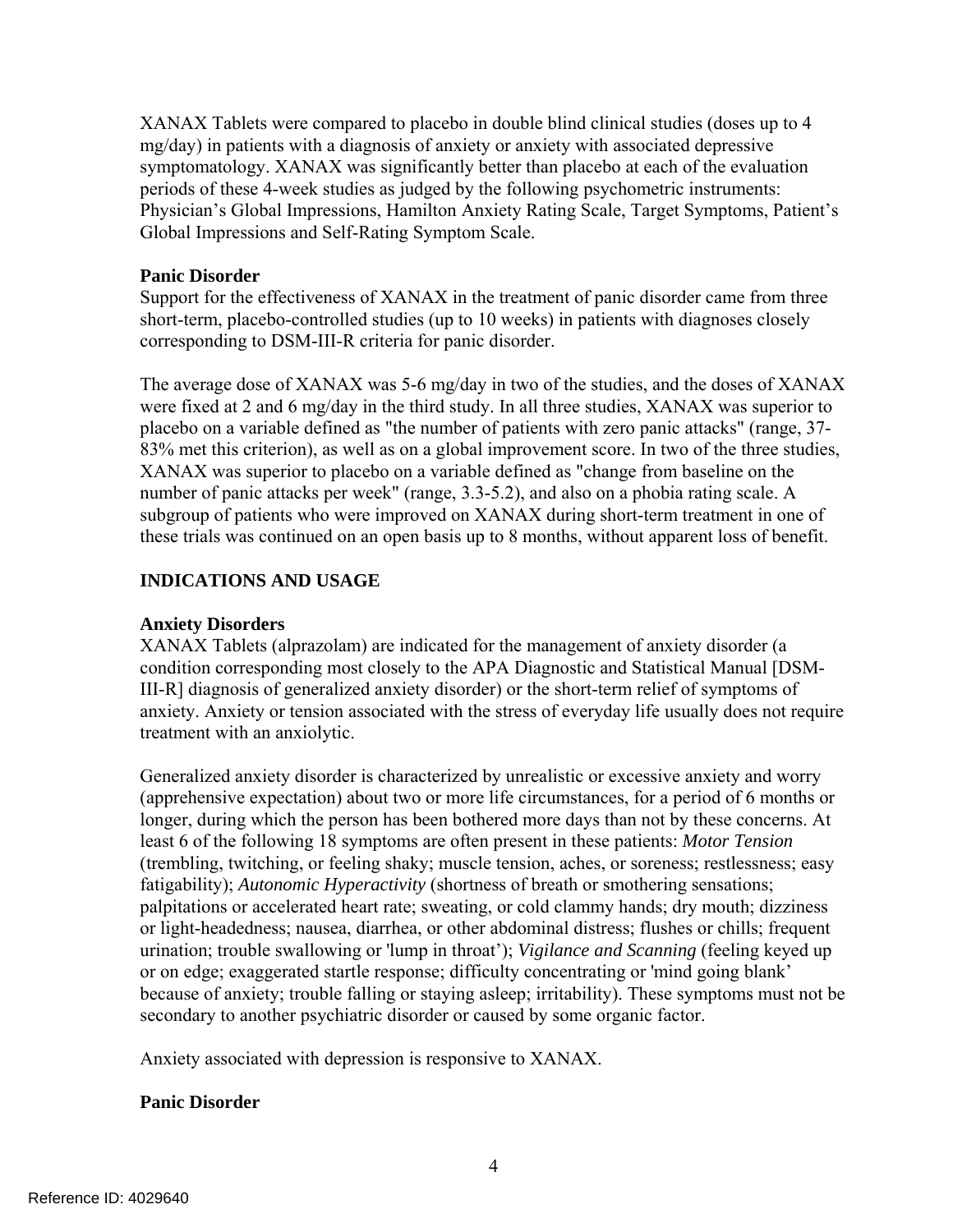XANAX is also indicated for the treatment of panic disorder, with or without agoraphobia.

Studies supporting this claim were conducted in patients whose diagnoses corresponded closely to the DSM-III-R/IV criteria for panic disorder (see CLINICAL STUDIES).

Panic disorder (DSM-IV) is characterized by recurrent unexpected panic attacks, ie, a discrete period of intense fear or discomfort in which four (or more) of the following symptoms develop abruptly and reach a peak within 10 minutes: (1) palpitations, pounding heart, or accelerated heart rate; (2) sweating; (3) trembling or shaking; (4) sensations of shortness of breath or smothering; (5) feeling of choking; (6) chest pain or discomfort; (7) nausea or abdominal distress; (8) feeling dizzy, unsteady, lightheaded, or faint; (9) derealization (feelings of unreality) or depersonalization (being detached from oneself); (10) fear of losing control; (11) fear of dying; (12) paresthesias (numbness or tingling sensations); (13) chills or hot flushes.

Demonstrations of the effectiveness of XANAX by systematic clinical study are limited to 4 months duration for anxiety disorder and 4 to 10 weeks duration for panic disorder; however, patients with panic disorder have been treated on an open basis for up to 8 months without apparent loss of benefit. The physician should periodically reassess the usefulness of the drug for the individual patient.

## **CONTRAINDICATIONS**

XANAX Tablets are contraindicated in patients with known sensitivity to this drug or other benzodiazepines.

XANAX is contraindicated with ketoconazole and itraconazole, since these medications significantly impair the oxidative metabolism mediated by cytochrome P450 3A (CYP3A) (see WARNINGS and PRECAUTIONS–Drug Interactions).

# **WARNINGS**

### **Risks from Concomitant Use with Opioids**

Concomitant use of benzodiazepines, including XANAX, and opioids may result in profound sedation, respiratory depression, coma, and death. Because of these risks, reserve concomitant prescribing of these drugs for use in patients for whom alternative treatment options are inadequate.

Observational studies have demonstrated that concomitant use of opioid analgesics and benzodiazepines increases the risk of drug-related mortality compared to use of opioids alone. If a decision is made to prescribe XANAX concomitantly with opioids, prescribe the lowest effective dosages and minimum durations of concomitant use, and follow patients closely for signs and symptoms of respiratory depression and sedation. In patients already receiving an opioid analgesic, prescribe a lower initial dose of XANAX than indicated in the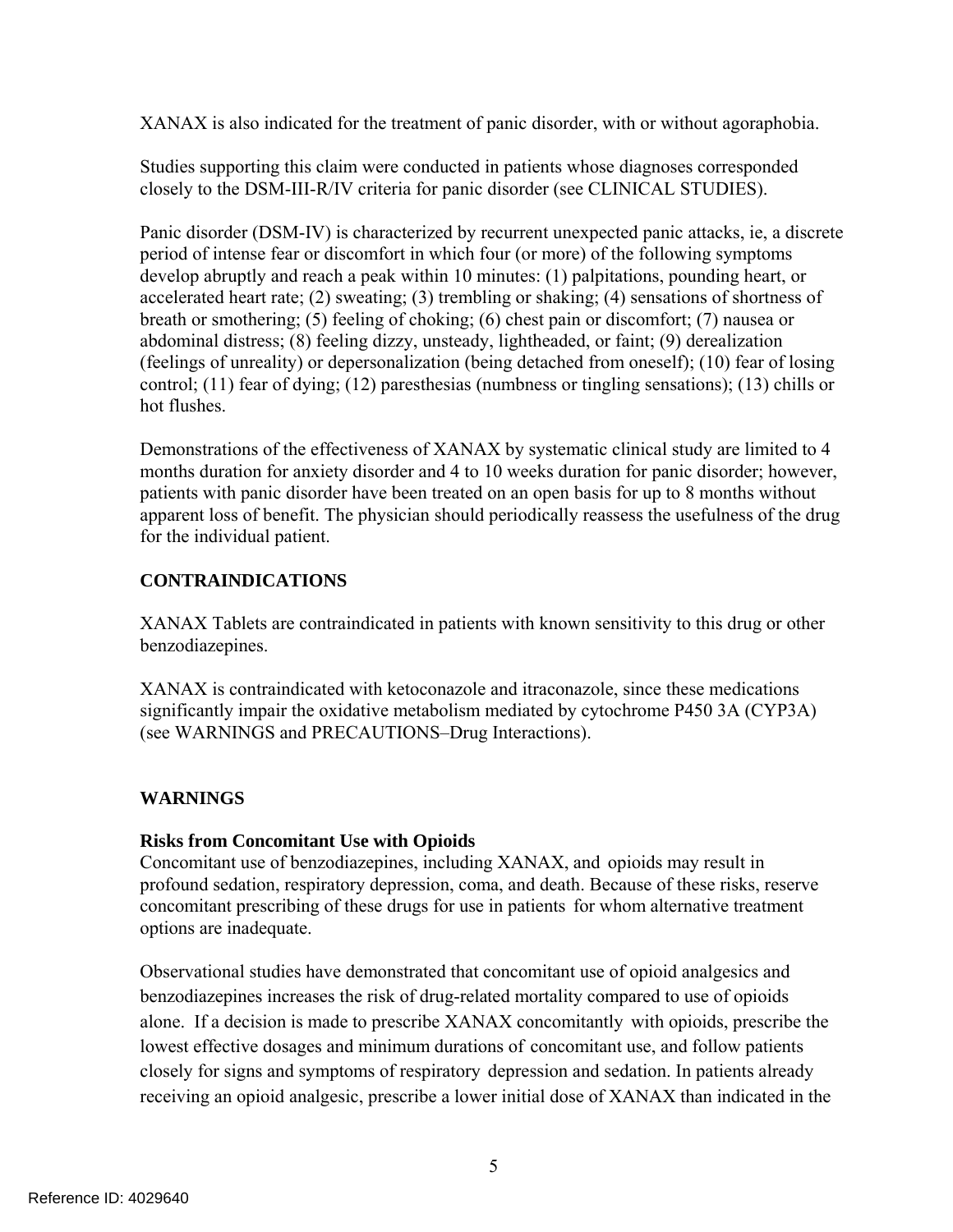absence of an opioid and titrate based on clinical response. If an opioid is initiated in a patient already taking XANAX, prescribe a lower initial dose of the opioid and titrate based upon clinical response.

Advise both patients and caregivers about the risks of respiratory depression and sedation when XANAX is used with opioids. Advise patients not to drive or operate heavy machinery until the effects of concomitant use with the opioid have been determined [see Drug Interactions].

### **Dependence and Withdrawal Reactions, Including Seizures**

Certain adverse clinical events, some life-threatening, are a direct consequence of physical dependence to XANAX. These include a spectrum of withdrawal symptoms; the most important is seizure (see DRUG ABUSE AND DEPENDENCE). Even after relatively shortterm use at the doses recommended for the treatment of transient anxiety and anxiety disorder (ie, 0.75 to 4.0 mg per day), there is some risk of dependence. Spontaneous reporting system data suggest that the risk of dependence and its severity appear to be greater in patients treated with doses greater than 4 mg/day and for long periods (more than 12 weeks). However, in a controlled postmarketing discontinuation study of panic disorder patients, the duration of treatment (3 months compared to 6 months) had no effect on the ability of patients to taper to zero dose. In contrast, patients treated with doses of XANAX greater than 4 mg/day had more difficulty tapering to zero dose than those treated with less than 4 mg/day.

*The importance of dose and the risks of XANAX as a treatment for panic disorder:* Because the management of panic disorder often requires the use of average daily doses of XANAX above 4 mg, the risk of dependence among panic disorder patients may be higher than that among those treated for less severe anxiety. Experience in randomized placebo-controlled discontinuation studies of patients with panic disorder showed a high rate of rebound and withdrawal symptoms in patients treated with XANAX compared to placebo-treated patients.

Relapse or return of illness was defined as a return of symptoms characteristic of panic disorder (primarily panic attacks) to levels approximately equal to those seen at baseline before active treatment was initiated. Rebound refers to a return of symptoms of panic disorder to a level substantially greater in frequency, or more severe in intensity than seen at baseline. Withdrawal symptoms were identified as those which were generally not characteristic of panic disorder and which occurred for the first time more frequently during discontinuation than at baseline.

In a controlled clinical trial in which 63 patients were randomized to XANAX and where withdrawal symptoms were specifically sought, the following were identified as symptoms of withdrawal: heightened sensory perception, impaired concentration, dysosmia, clouded sensorium, paresthesias, muscle cramps, muscle twitch, diarrhea, blurred vision, appetite decrease, and weight loss. Other symptoms, such as anxiety and insomnia, were frequently seen during discontinuation, but it could not be determined if they were due to return of illness, rebound, or withdrawal.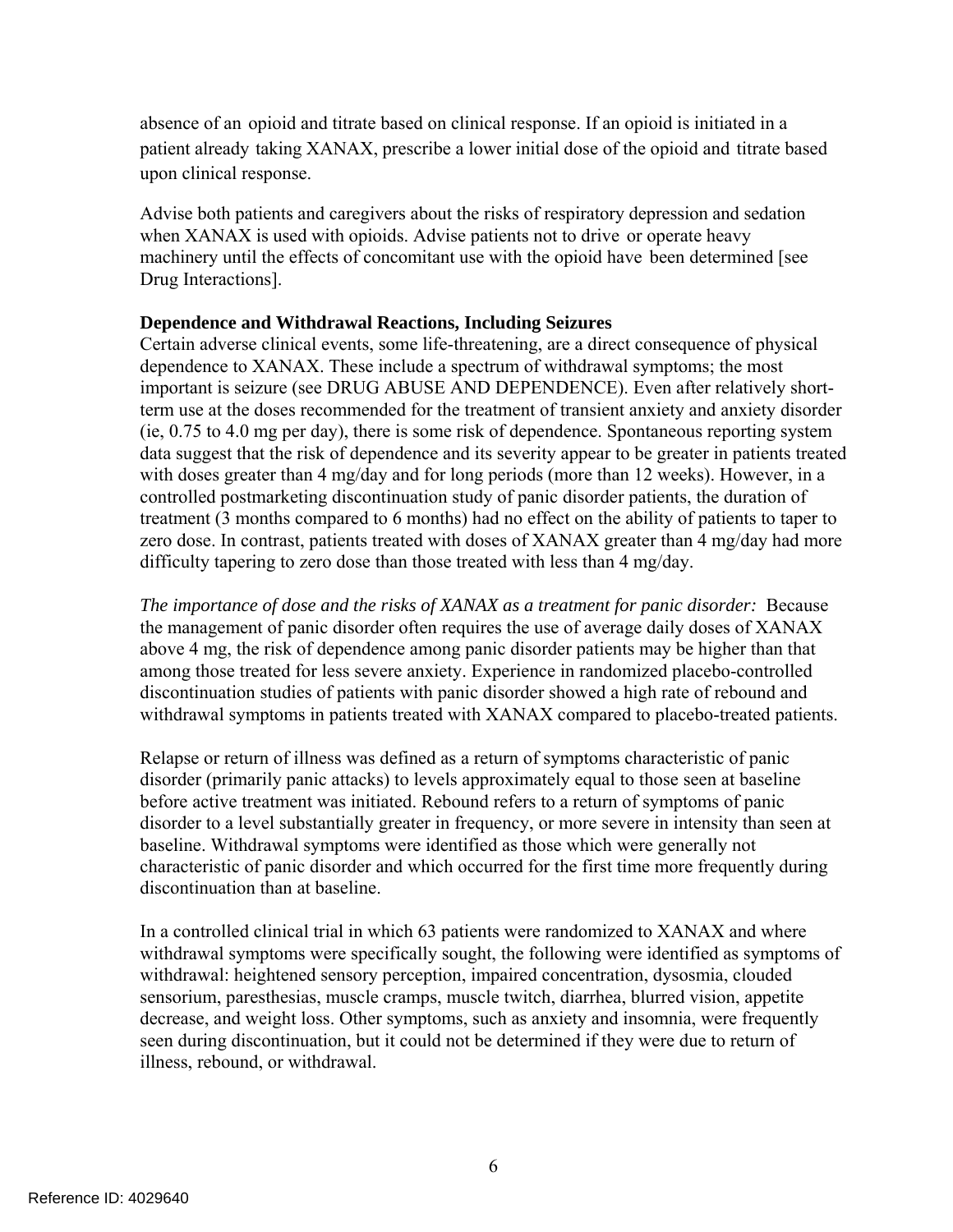In two controlled trials of 6 to 8 weeks duration where the ability of patients to discontinue medication was measured, 71%-93% of patients treated with XANAX tapered completely off therapy compared to 89%-96% of placebo-treated patients. In a controlled postmarketing discontinuation study of panic disorder patients, the duration of treatment (3 months compared to 6 months) had no effect on the ability of patients to taper to zero dose.

Seizures attributable to XANAX were seen after drug discontinuance or dose reduction in 8 of 1980 patients with panic disorder or in patients participating in clinical trials where doses of XANAX greater than 4 mg/day for over 3 months were permitted. Five of these cases clearly occurred during abrupt dose reduction, or discontinuation from daily doses of 2 to 10 mg. Three cases occurred in situations where there was not a clear relationship to abrupt dose reduction or discontinuation. In one instance, seizure occurred after discontinuation from a single dose of 1 mg after tapering at a rate of 1 mg every 3 days from 6 mg daily. In two other instances, the relationship to taper is indeterminate; in both of these cases the patients had been receiving doses of 3 mg daily prior to seizure. The duration of use in the above 8 cases ranged from 4 to 22 weeks. There have been occasional voluntary reports of patients developing seizures while apparently tapering gradually from XANAX. The risk of seizure seems to be greatest 24-72 hours after discontinuation (see DOSAGE AND ADMINISTRATION for recommended tapering and discontinuation schedule).

### **Status Epilepticus and its Treatment**

The medical event voluntary reporting system shows that withdrawal seizures have been reported in association with the discontinuation of XANAX. In most cases, only a single seizure was reported; however, multiple seizures and status epilepticus were reported as well.

### **Interdose Symptoms**

Early morning anxiety and emergence of anxiety symptoms between doses of XANAX have been reported in patients with panic disorder taking prescribed maintenance doses of XANAX. These symptoms may reflect the development of tolerance or a time interval between doses which is longer than the duration of clinical action of the administered dose. In either case, it is presumed that the prescribed dose is not sufficient to maintain plasma levels above those needed to prevent relapse, rebound or withdrawal symptoms over the entire course of the interdosing interval. In these situations, it is recommended that the same total daily dose be given divided as more frequent administrations (see DOSAGE AND ADMINISTRATION).

# **Risk of Dose Reduction**

Withdrawal reactions may occur when dosage reduction occurs for any reason. This includes purposeful tapering, but also inadvertent reduction of dose (eg, the patient forgets, the patient is admitted to a hospital). Therefore, the dosage of XANAX should be reduced or discontinued gradually (see DOSAGE AND ADMINISTRATION).

# **CNS Depression and Impaired Performance**

Because of its CNS depressant effects, patients receiving XANAX should be cautioned against engaging in hazardous occupations or activities requiring complete mental alertness such as operating machinery or driving a motor vehicle. For the same reason, patients should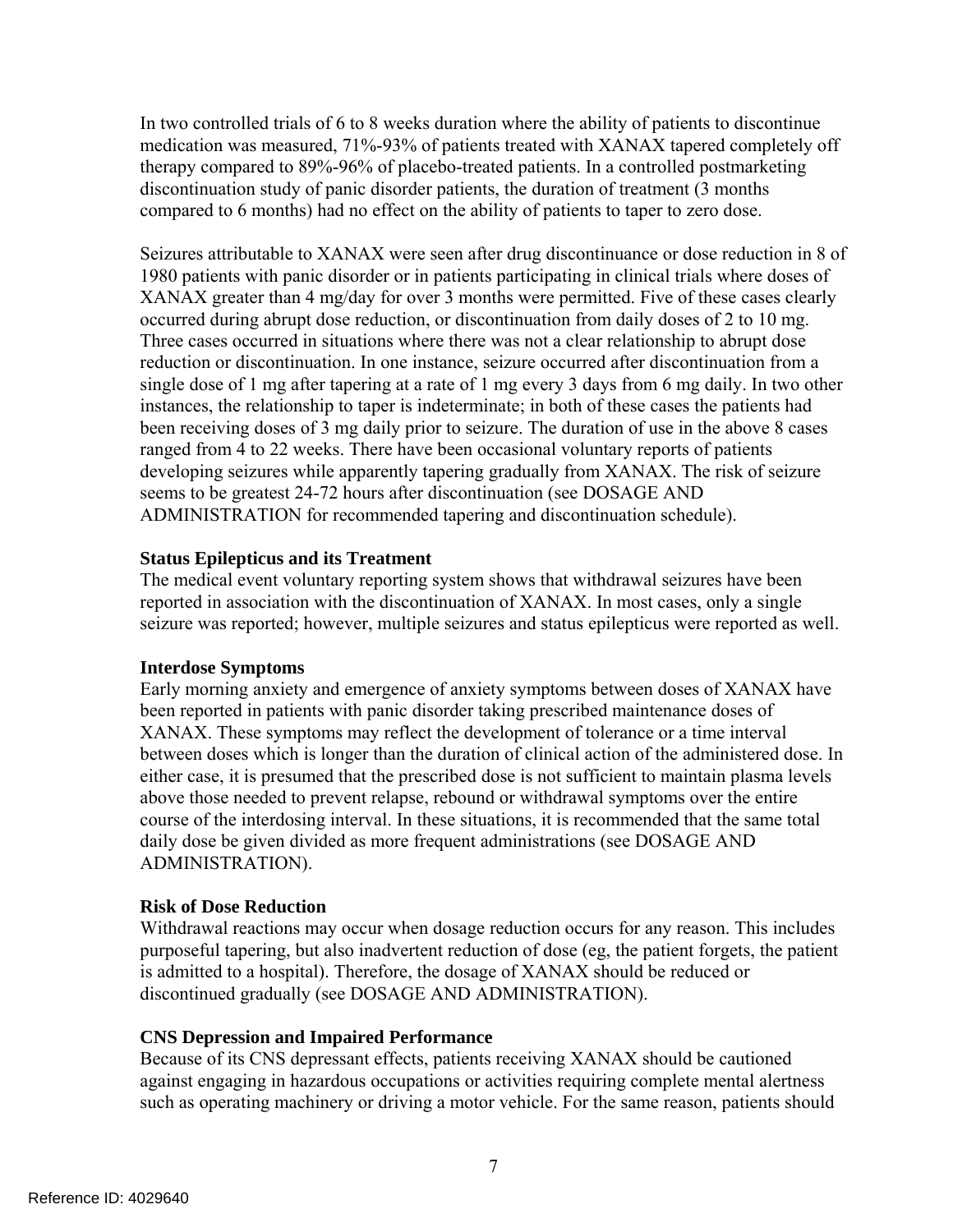be cautioned about the simultaneous ingestion of alcohol and other CNS depressant drugs during treatment with XANAX.

## **Risk of Fetal Harm**

Benzodiazepines can potentially cause fetal harm when administered to pregnant women. If XANAX is used during pregnancy, or if the patient becomes pregnant while taking this drug, the patient should be apprised of the potential hazard to the fetus. Because of experience with other members of the benzodiazepine class, XANAX is assumed to be capable of causing an increased risk of congenital abnormalities when administered to a pregnant woman during the first trimester. Because use of these drugs is rarely a matter of urgency, their use during the first trimester should almost always be avoided. The possibility that a woman of childbearing potential may be pregnant at the time of institution of therapy should be considered. Patients should be advised that if they become pregnant during therapy or intend to become pregnant they should communicate with their physicians about the desirability of discontinuing the drug.

### **Alprazolam Interaction with Drugs that Inhibit Metabolism via Cytochrome P4503A**

The initial step in alprazolam metabolism is hydroxylation catalyzed by cytochrome P450 3A (CYP3A). Drugs that inhibit this metabolic pathway may have a profound effect on the clearance of alprazolam. Consequently, alprazolam should be avoided in patients receiving very potent inhibitors of CYP3A. With drugs inhibiting CYP3A to a lesser but still significant degree, alprazolam should be used only with caution and consideration of appropriate dosage reduction. For some drugs, an interaction with alprazolam has been quantified with clinical data; for other drugs, interactions are predicted from *in vitro* data and/or experience with similar drugs in the same pharmacologic class.

The following are examples of drugs known to inhibit the metabolism of alprazolam and/or related benzodiazepines, presumably through inhibition of CYP3A.

# **Potent CYP3A Inhibitors**

Azole antifungal agents— Ketoconazole and itraconazole are potent CYP3A inhibitors and have been shown in vivo to increase plasma alprazolam concentrations 3.98 fold and 2.70 fold, respectively. The coadministration of alprazolam with these agents is not recommended. Other azole-type antifungal agents should also be considered potent CYP3A inhibitors and the coadministration of alprazolam with them is not recommended (see CONTRAINDICATIONS).

*Drugs demonstrated to be CYP 3A inhibitors on the basis of clinical studies involving alprazolam (caution and consideration of appropriate alprazolam dose reduction are recommended during coadministration with the following drugs)*  Nefazodone—Coadministration of nefazodone increased alprazolam concentration two-fold.

Fluvoxamine—Coadministration of fluvoxamine approximately doubled the maximum plasma concentration of alprazolam, decreased clearance by 49%, increased half-life by 71%, and decreased measured psychomotor performance.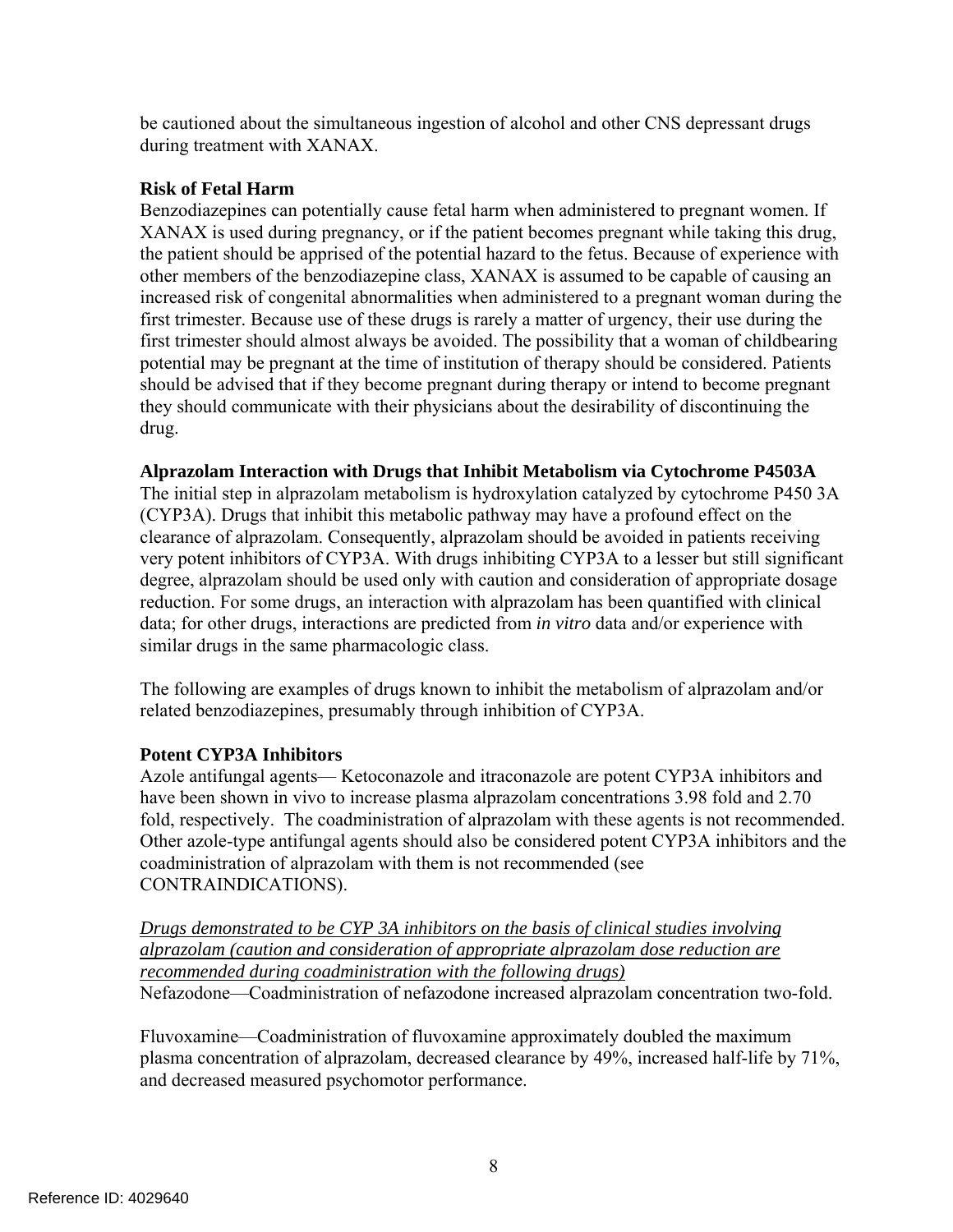Cimetidine—Coadministration of cimetidine increased the maximum plasma concentration of alprazolam by 86%, decreased clearance by 42%, and increased half-life by 16%.

### *Other drugs possibly affecting alprazolam metabolism*

Other drugs possibly affecting alprazolam metabolism by inhibition of CYP3A are discussed in the PRECAUTIONS section (see PRECAUTIONS–Drug Interactions).

### **PRECAUTIONS**

### **General**

## Suicide

As with other psychotropic medications, the usual precautions with respect to administration of the drug and size of the prescription are indicated for severely depressed patients or those in whom there is reason to expect concealed suicidal ideation or plans. Panic disorder has been associated with primary and secondary major depressive disorders and increased reports of suicide among untreated patients.

### Mania

Episodes of hypomania and mania have been reported in association with the use of XANAX in patients with depression.

### Uricosuric Effect

Alprazolam has a weak uricosuric effect. Although other medications with weak uricosuric effect have been reported to cause acute renal failure, there have been no reported instances of acute renal failure attributable to therapy with XANAX.

### Use in Patients with Concomitant Illness

It is recommended that the dosage be limited to the smallest effective dose to preclude the development of ataxia or oversedation which may be a particular problem in elderly or debilitated patients. (See DOSAGE AND ADMINISTRATION.) The usual precautions in treating patients with impaired renal, hepatic or pulmonary function should be observed. There have been rare reports of death in patients with severe pulmonary disease shortly after the initiation of treatment with XANAX. A decreased systemic alprazolam elimination rate (eg, increased plasma half-life) has been observed in both alcoholic liver disease patients and obese patients receiving XANAX (see CLINICAL PHARMACOLOGY).

# **Information for Patients**

### *For all users of XANAX:*

To assure safe and effective use of benzodiazepines, all patients prescribed XANAX should be provided with the following guidance.

1. Advise both patients and caregivers about the risks of potentially fatal respiratory depression and sedation when XANAX is used with opioids and not to use such drugs concomitantly unless supervised by a health care provider.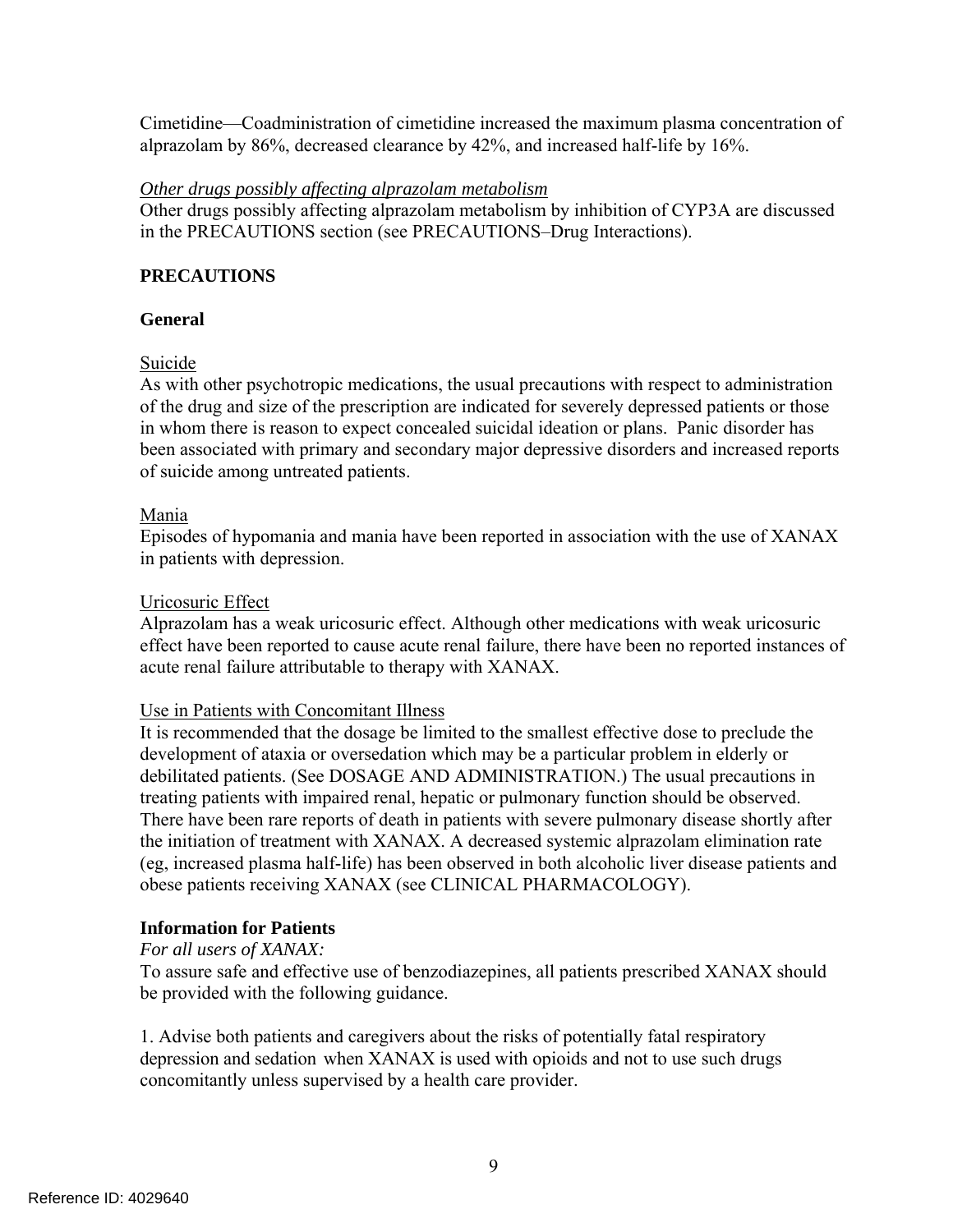2. Advise patients not to drive or operate heavy machinery until the effects of concomitant use with the opioid have been determined [see Drug Interactions].

3. Inform your physician about any alcohol consumption and medicine you are taking now, including medication you may buy without a prescription. Alcohol should generally not be used during treatment with benzodiazepines.

4. Not recommended for use in pregnancy. Therefore, inform your physician if you are pregnant, if you are planning to have a child, or if you become pregnant while you are taking this medication.

5. Inform your physician if you are nursing.

6. Until you experience how this medication affects you, do not drive a car or operate potentially dangerous machinery, etc.

7. Do not increase the dose even if you think the medication "does not work anymore" without consulting your physician. Benzodiazepines, even when used as recommended, may produce emotional and/or physical dependence.

8. Do not stop taking this medication abruptly or decrease the dose without consulting your physician, since withdrawal symptoms can occur.

### *Additional advice for panic disorder patients:*

The use of XANAX at doses greater than 4 mg/day, often necessary to treat panic disorder, is accompanied by risks that you need to carefully consider. When used at doses greater than 4 mg/day, which may or may not be required for your treatment, XANAX has the potential to cause severe emotional and physical dependence in some patients and these patients may find it exceedingly difficult to terminate treatment. In two controlled trials of 6 to 8 weeks duration where the ability of patients to discontinue medication was measured, 7 to 29% of patients treated with XANAX did not completely taper off therapy. In a controlled postmarketing discontinuation study of panic disorder patients, the patients treated with doses of XANAX greater than 4 mg/day had more difficulty tapering to zero dose than patients treated with less than 4 mg/day. In all cases, it is important that your physician help you discontinue this medication in a careful and safe manner to avoid overly extended use of XANAX.

In addition, the extended use at doses greater than 4 mg/day appears to increase the incidence and severity of withdrawal reactions when XANAX is discontinued. These are generally minor but seizure can occur, especially if you reduce the dose too rapidly or discontinue the medication abruptly. Seizure can be life-threatening.

### **Laboratory Tests**

Laboratory tests are not ordinarily required in otherwise healthy patients. However, when treatment is protracted, periodic blood counts, urinalysis, and blood chemistry analyses are advisable in keeping with good medical practice.

### **Drug Interactions**

### Use with Opioids

The concomitant use of benzodiazepines and opioids increases the risk of respiratory depression because of actions at different receptor sites in the CNS that control respiration. Benzodiazepines interact at GABA<sub>A</sub> sites and opioids interact primarily at mu receptors. When benzodiazepines and opioids are combined, the potential for benzodiazepines to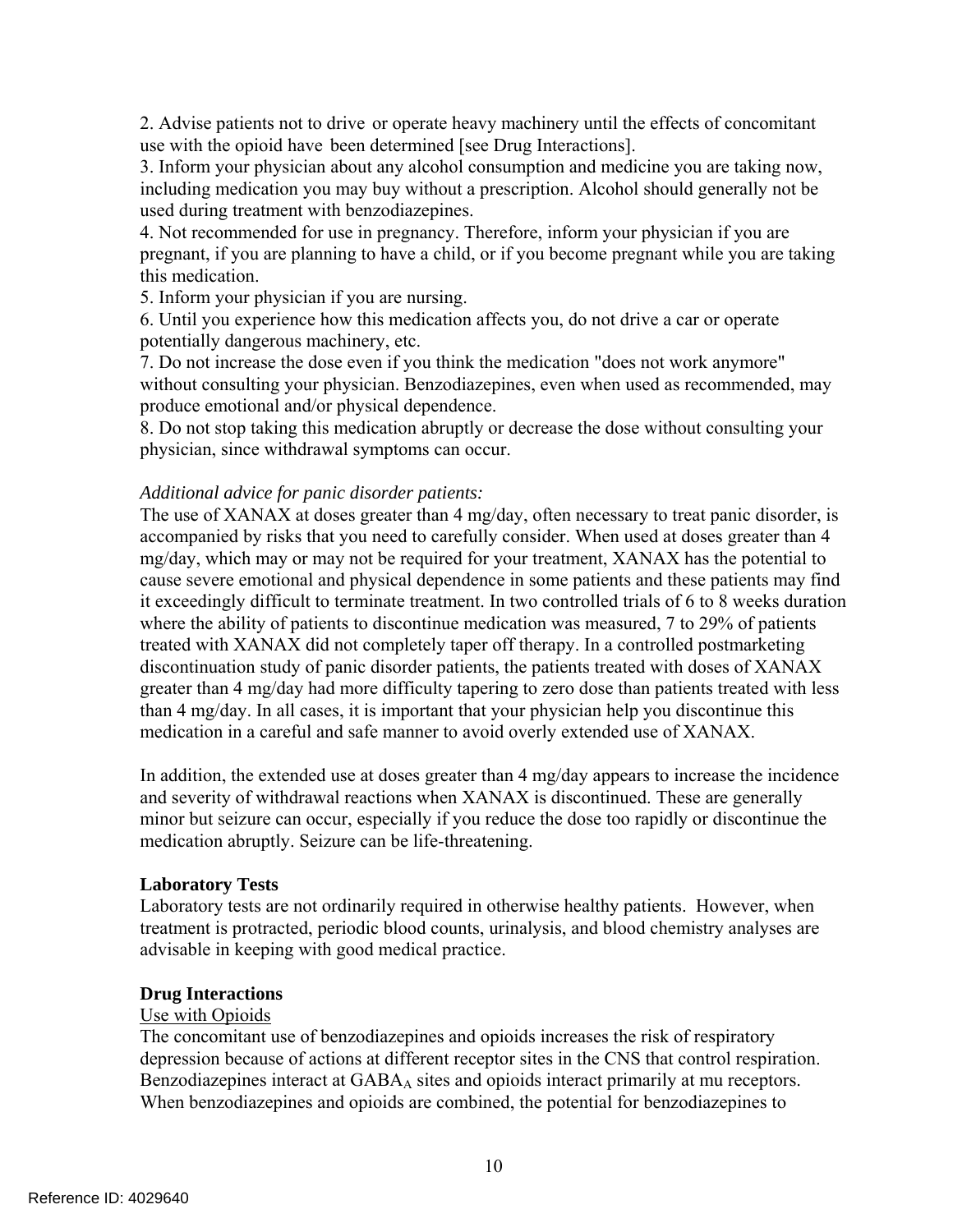significantly worsen opioid-related respiratory depression exists. Limit dosage and duration of concomitant use of benzodiazepines and opioids, and monitor patients closely for respiratory depression and sedation.

### Use with Other CNS Depressants

If XANAX Tablets are to be combined with other psychotropic agents or anticonvulsant drugs, careful consideration should be given to the pharmacology of the agents to be employed, particularly with compounds which might potentiate the action of benzodiazepines. The benzodiazepines, including alprazolam, produce additive CNS depressant effects when co-administered with other psychotropic medications, anticonvulsants, antihistaminics, ethanol and other drugs which themselves produce CNS depression.

### Use with Imipramine and Desipramine

The steady state plasma concentrations of imipramine and desipramine have been reported to be increased an average of 31% and 20%, respectively, by the concomitant administration of XANAX Tablets in doses up to 4 mg/day. The clinical significance of these changes is unknown.

Drugs that inhibit alprazolam metabolism via cytochrome P450 3A

The initial step in alprazolam metabolism is hydroxylation catalyzed by cytochrome P450 3A (CYP3A). Drugs which inhibit this metabolic pathway may have a profound effect on the clearance of alprazolam (see CONTRAINDICATIONS and WARNINGS for additional drugs of this type).

Drugs demonstrated to be CYP3A inhibitors of possible clinical significance on the basis of clinical studies involving alprazolam (caution is recommended during coadministration with alprazolam)

Fluoxetine—Coadministration of fluoxetine with alprazolam increased the maximum plasma concentration of alprazolam by 46%, decreased clearance by 21%, increased half-life by 17%, and decreased measured psychomotor performance.

Propoxyphene—Coadministration of propoxyphene decreased the maximum plasma concentration of alprazolam by 6%, decreased clearance by 38%, and increased half-life by 58%.

Oral Contraceptives—Coadministration of oral contraceptives increased the maximum plasma concentration of alprazolam by 18%, decreased clearance by 22%, and increased half-life by 29%.

coadministration with alprazolam) Drugs and other substances demonstrated to be CYP 3A inhibitors on the basis of clinical studies involving benzodiazepines metabolized similarly to alprazolam or on the basis of in vitro studies with alprazolam or other benzodiazepines (caution is recommended during

Available data from clinical studies of benzodiazepines other than alprazolam suggest a possible drug interaction with alprazolam for the following: diltiazem, isoniazid, macrolide antibiotics such as erythromycin and clarithromycin, and grapefruit juice. Data from *in vitro*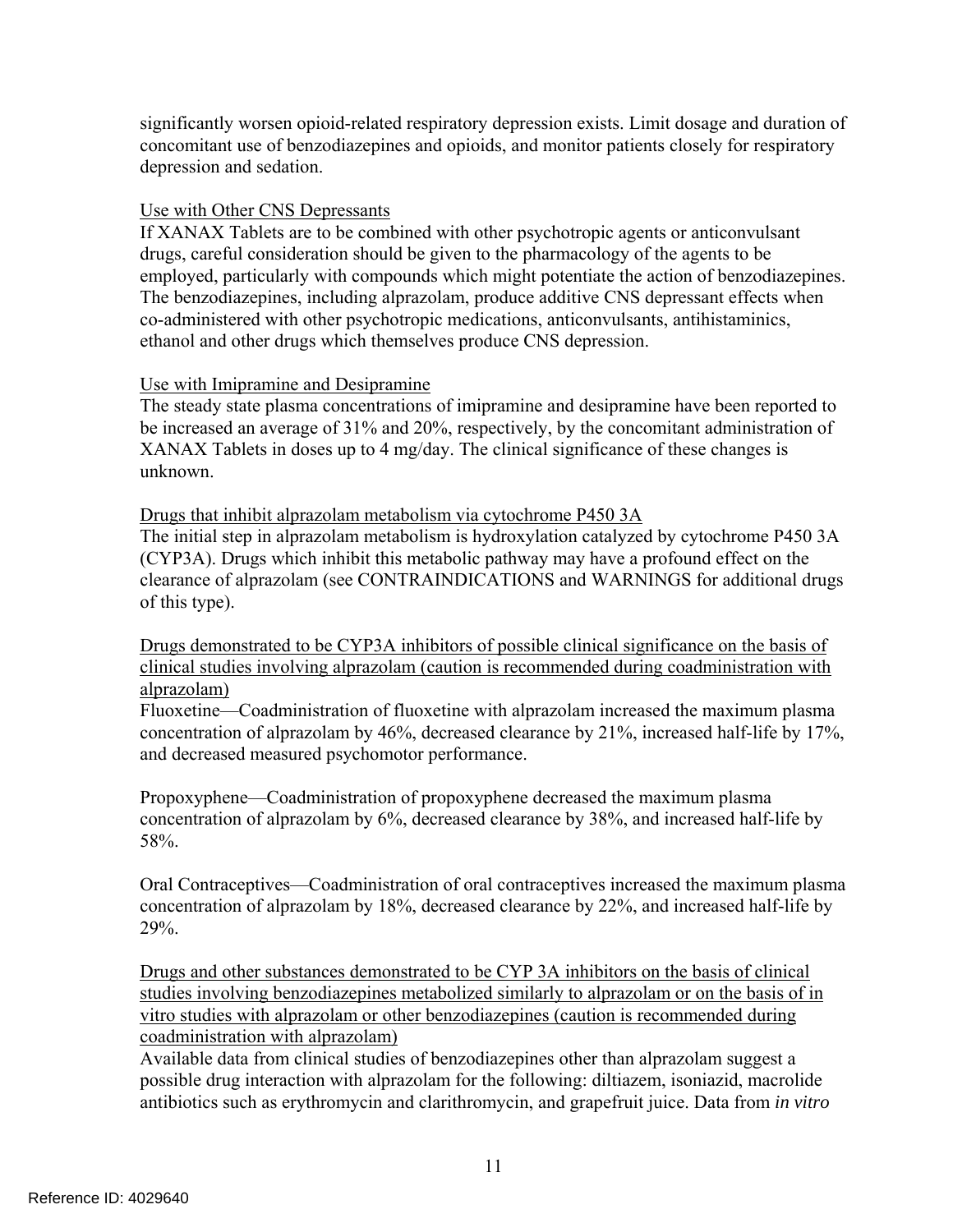reveal any clinically significant changes in the pharmacokinetics of alprazolam. Data from *in*  studies of alprazolam suggest a possible drug interaction with alprazolam for the following: sertraline and paroxetine. However, data from an in vivo drug interaction study involving a single dose of alprazolam 1 mg and steady state dose of sertraline (50 to 150 mg/day) did not *vitro* studies of benzodiazepines other than alprazolam suggest a possible drug interaction for the following: ergotamine, cyclosporine, amiodarone, nicardipine, and nifedipine. Caution is recommended during the coadministration of any of these with alprazolam (see WARNINGS).

#### Drugs demonstrated to be inducers of CYP3A

 of alprazolam. Carbamazepine can increase alprazolam metabolism and therefore can decrease plasma levels

### **Drug/Laboratory Test Interactions**

Although interactions between benzodiazepines and commonly employed clinical laboratory tests have occasionally been reported, there is no consistent pattern for a specific drug or specific test.

### **Carcinogenesis, Mutagenesis, Impairment of Fertility**

No evidence of carcinogenic potential was observed during 2-year bioassay studies of alprazolam in rats at doses up to 30 mg/kg/day (150 times the maximum recommended daily human dose of 10 mg/day) and in mice at doses up to 10 mg/kg/day (50 times the maximum recommended daily human dose).

Alprazolam was not mutagenic in the rat micronucleus test at doses up to 100 mg/kg, which is 500 times the maximum recommended daily human dose of 10 mg/day. Alprazolam also was not mutagenic *in vitro* in the DNA Damage/Alkaline Elution Assay or the Ames Assay.

Alprazolam produced no impairment of fertility in rats at doses up to 5 mg/kg/day, which is 25 times the maximum recommended daily human dose of 10 mg/day.

#### **Pregnancy**

Teratogenic Effects: Pregnancy Category D: (See WARNINGS section). Nonteratogenic Effects: It should be considered that the child born of a mother who is receiving benzodiazepines may be at some risk for withdrawal symptoms from the drug during the postnatal period. Also, neonatal flaccidity and respiratory problems have been reported in children born of mothers who have been receiving benzodiazepines.

### **Labor and Delivery**

XANAX has no established use in labor or delivery.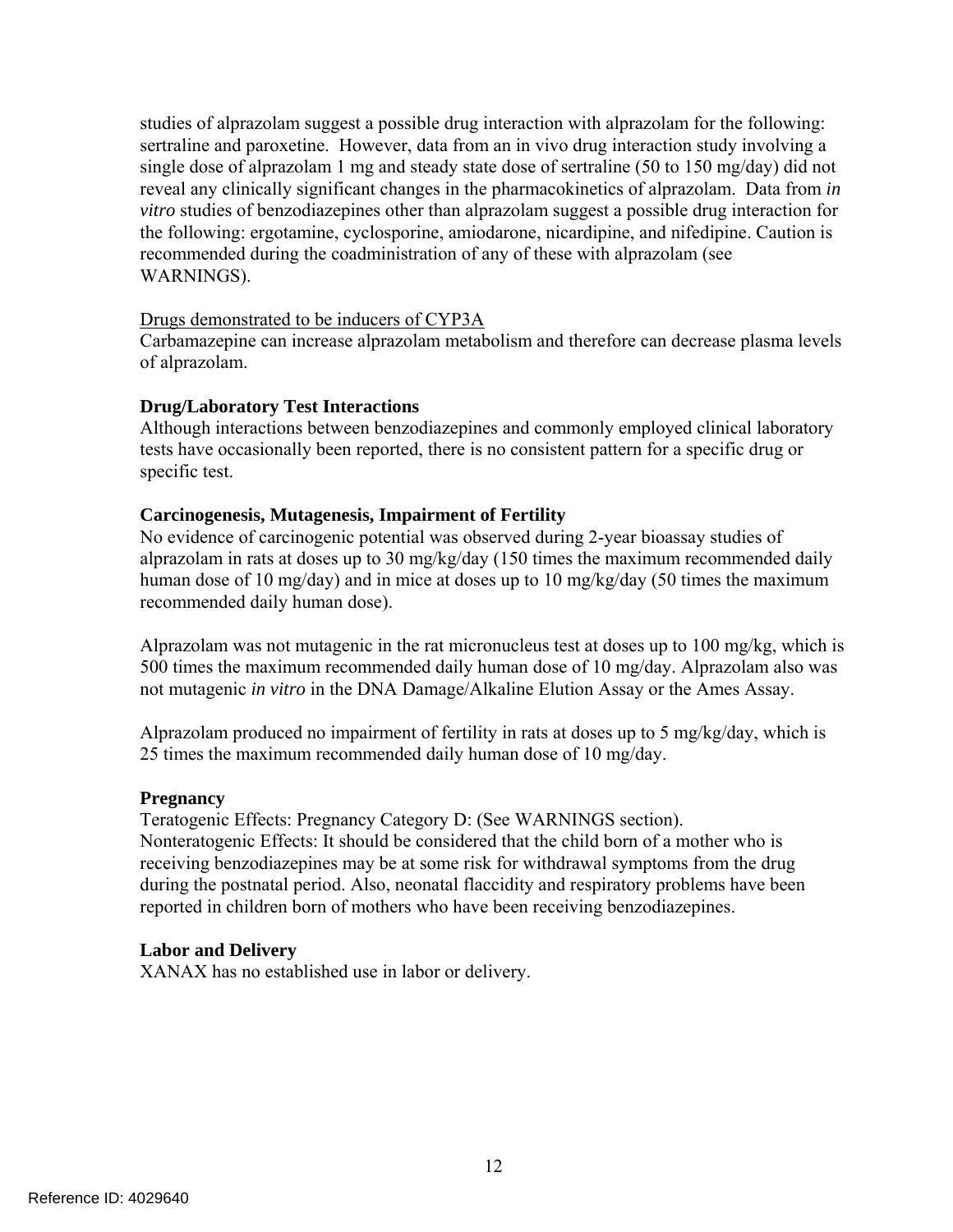### **Nursing Mothers**

Benzodiazepines are known to be excreted in human milk. It should be assumed that alprazolam is as well. Chronic administration of diazepam to nursing mothers has been reported to cause their infants to become lethargic and to lose weight. As a general rule, nursing should not be undertaken by mothers who must use XANAX.

### **Pediatric Use**

Safety and effectiveness of XANAX in individuals below 18 years of age have not been established.

### **Geriatric Use**

The elderly may be more sensitive to the effects of benzodiazepines. They exhibit higher plasma alprazolam concentrations due to reduced clearance of the drug as compared with a younger population receiving the same doses. The smallest effective dose of XANAX should be used in the elderly to preclude the development of ataxia and oversedation (see CLINICAL PHARMACOLOGY and DOSAGE AND ADMINISTRATION).

### **ADVERSE REACTIONS**

Side effects to XANAX Tablets, if they occur, are generally observed at the beginning of therapy and usually disappear upon continued medication. In the usual patient, the most frequent side effects are likely to be an extension of the pharmacological activity of alprazolam, eg, drowsiness or light-headedness.

The data cited in the two tables below are estimates of untoward clinical event incidence among patients who participated under the following clinical conditions: relatively short duration (ie, four weeks) placebo-controlled clinical studies with dosages up to 4 mg/day of XANAX (for the management of anxiety disorders or for the short-term relief of the symptoms of anxiety) and short-term (up to ten weeks) placebo-controlled clinical studies with dosages up to 10 mg/day of XANAX in patients with panic disorder, with or without agoraphobia.

These data cannot be used to predict precisely the incidence of untoward events in the course of usual medical practice where patient characteristics, and other factors often differ from those in clinical trials. These figures cannot be compared with those obtained from other clinical studies involving related drug products and placebo as each group of drug trials are conducted under a different set of conditions.

Comparison of the cited figures, however, can provide the prescriber with some basis for estimating the relative contributions of drug and non-drug factors to the untoward event incidence in the population studied. Even this use must be approached cautiously, as a drug may relieve a symptom in one patient but induce it in others. (For example, an anxiolytic drug may relieve dry mouth [a symptom of anxiety] in some subjects but induce it [an untoward event] in others.)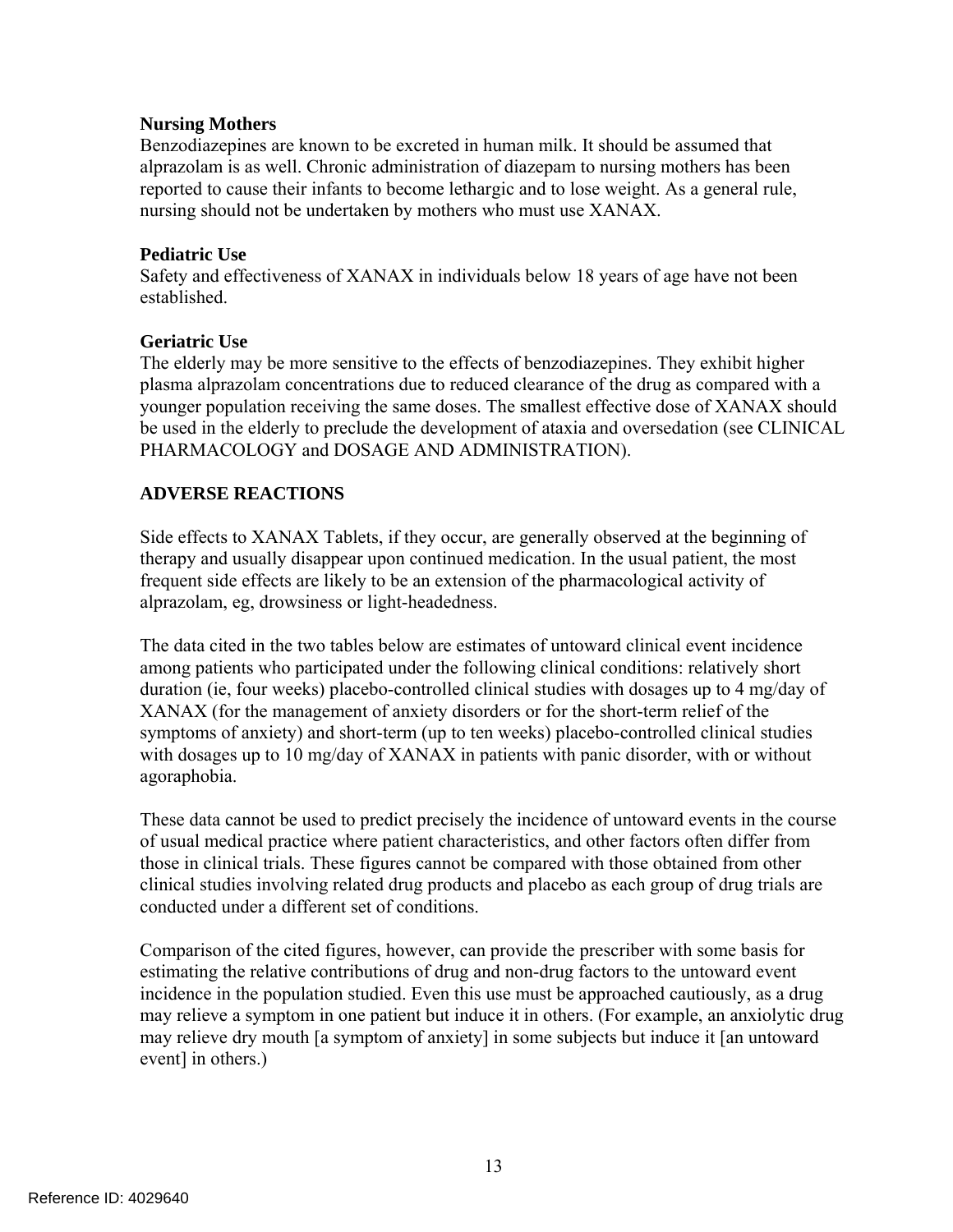Additionally, for anxiety disorders the cited figures can provide the prescriber with an indication as to the frequency with which physician intervention (eg, increased surveillance, decreased dosage or discontinuation of drug therapy) may be necessary because of the untoward clinical event.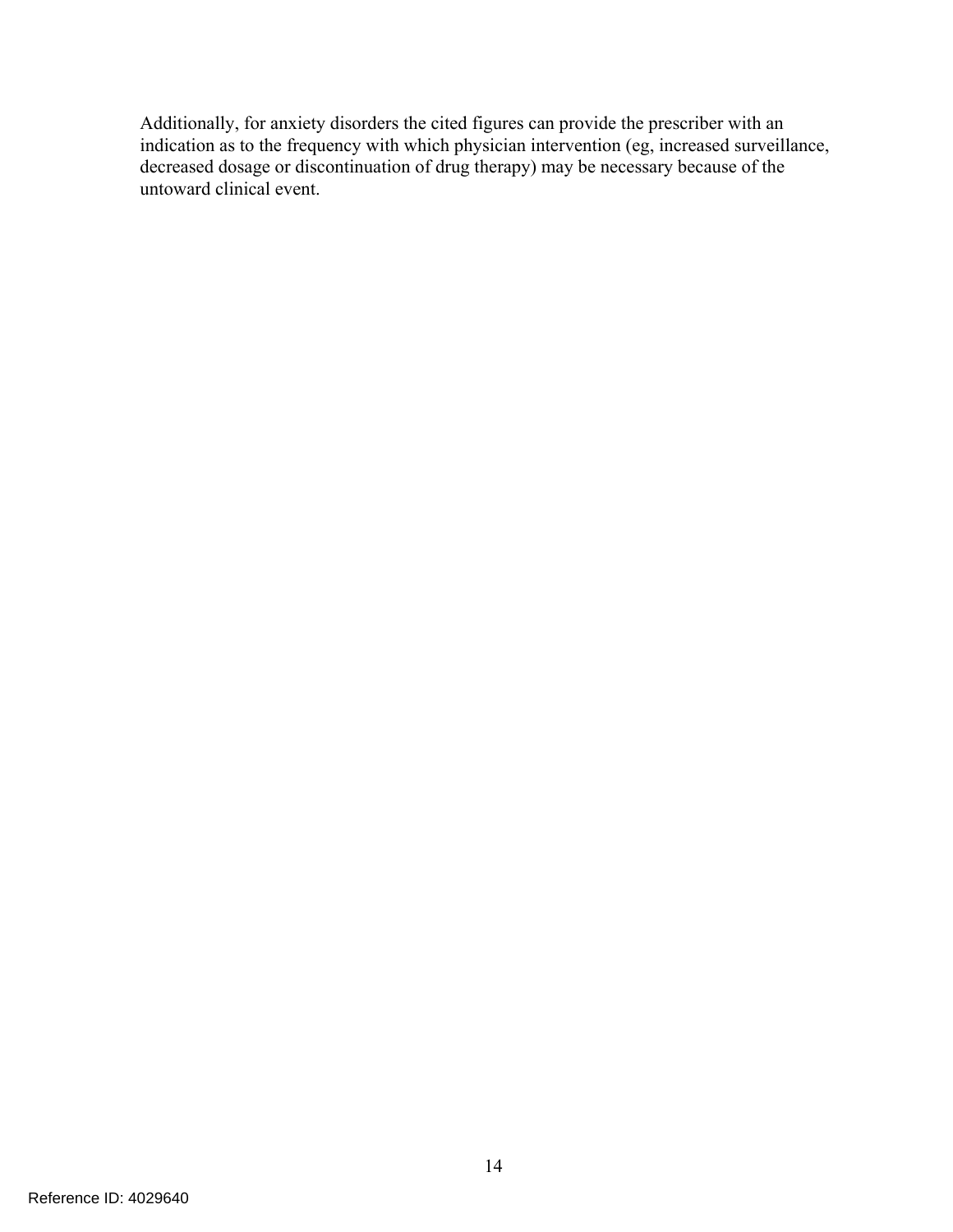### **Treatment-Emergent Adverse Events Reported in Placebo-Controlled Trials of Anxiety Disorders**

|                               | <b>ANXIETY DISORDERS</b>                               |                |                                                               |  |
|-------------------------------|--------------------------------------------------------|----------------|---------------------------------------------------------------|--|
|                               | <b>Treatment-Emergent</b><br><b>Symptom Incidence†</b> |                | <b>Incidence of Intervention</b><br><b>Because of Symptom</b> |  |
|                               |                                                        |                |                                                               |  |
|                               | <b>XANAX</b>                                           | <b>PLACEBO</b> | <b>XANAX</b>                                                  |  |
| Number of Patients            | 565                                                    | 505            | 565                                                           |  |
| % of Patients                 |                                                        |                |                                                               |  |
| Reporting:                    |                                                        |                |                                                               |  |
| <b>Central Nervous System</b> |                                                        |                |                                                               |  |
| Drowsiness                    | 41.0                                                   | 21.6           | 15.1                                                          |  |
| Light-headedness              | 20.8                                                   | 19.3           | 1.2                                                           |  |
| Depression                    | 13.9                                                   | 18.1           | 2.4                                                           |  |
| Headache                      | 12.9                                                   | 19.6           | 1.1                                                           |  |
| Confusion                     | 9.9                                                    | 10.0           | 0.9                                                           |  |
| Insomnia                      | 8.9                                                    | 18.4           | 1.3                                                           |  |
| Nervousness                   | 4.1                                                    | 10.3           | 1.1                                                           |  |
| Syncope                       | 3.1                                                    | 4.0            | $\ast$                                                        |  |
| <b>Dizziness</b>              | 1.8                                                    | 0.8            | 2.5                                                           |  |
| Akathisia                     | 1.6                                                    | 1.2            | $\ast$                                                        |  |
| Tiredness/Sleepiness          | $\ast$                                                 | $\ast$         | 1.8                                                           |  |
| Gastrointestinal              |                                                        |                |                                                               |  |
| Dry Mouth                     | 14.7                                                   | 13.3           | 0.7                                                           |  |
| Constipation                  | 10.4                                                   | 11.4           | 0.9                                                           |  |
| Diarrhea                      | 10.1                                                   | 10.3           | 1.2                                                           |  |
| Nausea/Vomiting               | 9.6                                                    | 12.8           | 1.7                                                           |  |
| <b>Increased Salivation</b>   | 4.2                                                    | 2.4            | $\ast$                                                        |  |
| Cardiovascular                |                                                        |                |                                                               |  |
| Tachycardia/Palpitations      | 7.7                                                    | 15.6           | 0.4                                                           |  |
| Hypotension                   | 4.7                                                    | 2.2            | $\ast$                                                        |  |
| Sensory                       |                                                        |                |                                                               |  |
| <b>Blurred Vision</b>         | 6.2                                                    | 6.2            | 0.4                                                           |  |
| Musculoskeletal               |                                                        |                |                                                               |  |
| Rigidity                      | 4.2                                                    | 5.3            | $\ast$                                                        |  |
| Tremor                        | 4.0                                                    | 8.8            | 0.4                                                           |  |
| Cutaneous                     |                                                        |                |                                                               |  |
| Dermatitis/Allergy            | 3.8                                                    | 3.1            | 0.6                                                           |  |
| Other                         |                                                        |                |                                                               |  |
| Nasal Congestion              | 7.3                                                    | 9.3            | $\ast$                                                        |  |
| Weight Gain                   | 2.7                                                    | 2.7            | $\ast$                                                        |  |
| Weight Loss                   | 2.3                                                    | 3.0            | $\ast$                                                        |  |
| *None reported                |                                                        |                |                                                               |  |

†*Events reported by 1% or more of XANAX patients are included.* 

In addition to the relatively common (ie, greater than 1%) untoward events enumerated in the table above, the following adverse events have been reported in association with the use of benzodiazepines: dystonia, irritability, concentration difficulties, anorexia, transient amnesia or memory impairment, loss of coordination, fatigue, seizures, sedation, slurred speech, jaundice, musculoskeletal weakness, pruritus, diplopia, dysarthria, changes in libido, menstrual irregularities, incontinence and urinary retention.

### **Treatment-Emergent Adverse Events Reported in Placebo-Controlled Trials of Panic Disorder**

#### **PANIC DISORDER**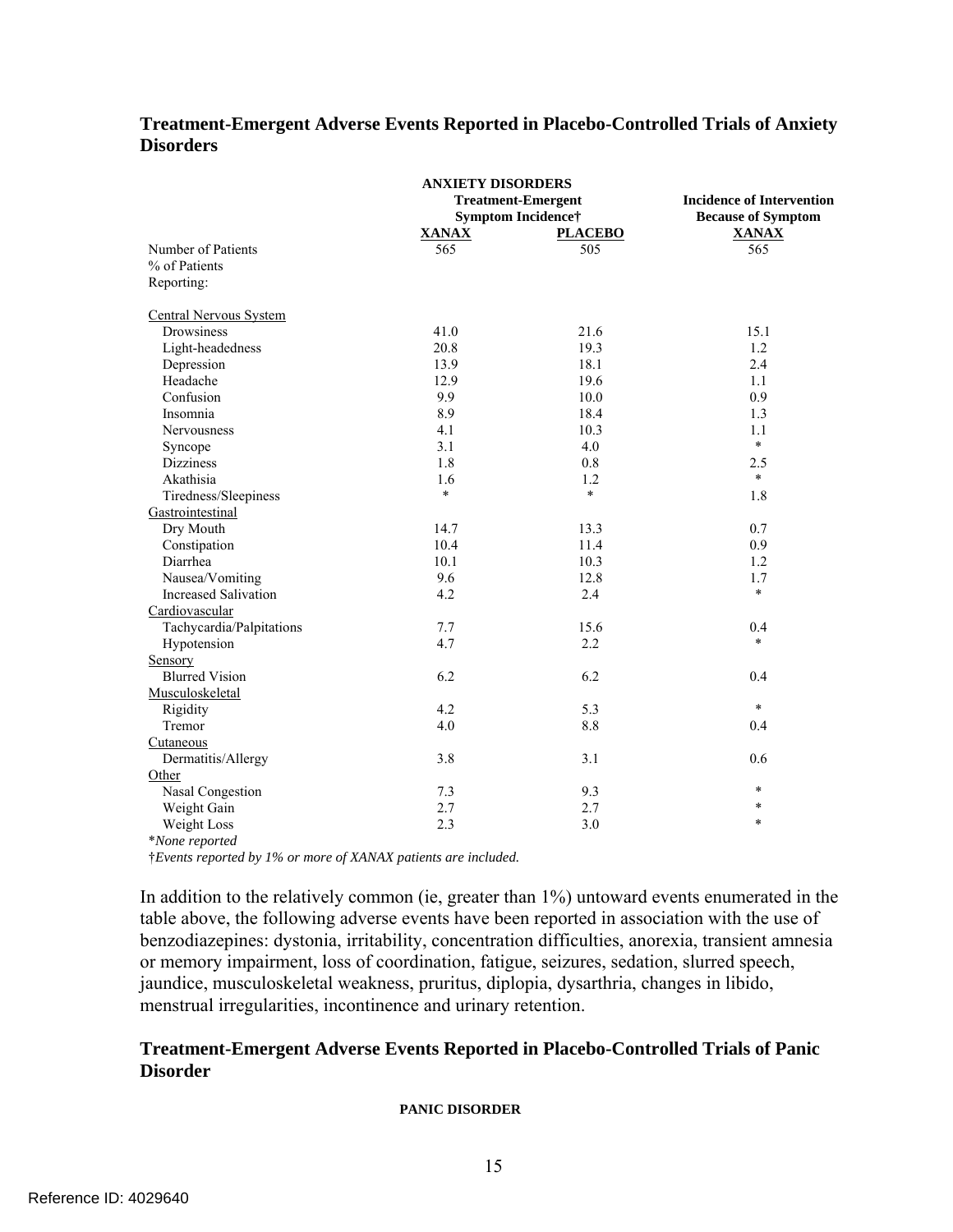|                                    | <b>Treatment-Emergent</b> |                |
|------------------------------------|---------------------------|----------------|
|                                    | <b>Symptom Incidence*</b> |                |
|                                    | <b>XANAX</b>              | <b>PLACEBO</b> |
| Number of Patients                 | 1388                      | 1231           |
| % of Patients Reporting:           |                           |                |
| Central Nervous System             |                           |                |
| Drowsiness                         | 76.8                      | 42.7           |
| Fatigue and Tiredness              | 48.6                      | 42.3           |
| <b>Impaired Coordination</b>       | 40.1                      | 17.9           |
| Irritability                       | 33.1                      | 30.1           |
| Memory Impairment                  | 33.1                      | 22.1           |
| Light-headedness/Dizziness         | 29.8                      | 36.9           |
| Insomnia                           | 29.4                      | 41.8           |
| Headache                           | 29.2                      | 35.6           |
| Cognitive Disorder                 | 28.8                      | 20.5           |
| Dysarthria                         | 23.3                      | 6.3            |
| Anxiety                            | 16.6                      | 24.9           |
| Abnormal Involuntary Movement      | 14.8                      | 21.0           |
| Decreased Libido                   | 14.4                      | 8.0            |
| Depression                         | 13.8                      | 14.0           |
| Confusional State                  | 10.4                      | 8.2            |
| Muscular Twitching                 | 7.9                       | 11.8           |
| Increased Libido                   | 7.7                       | 4.1            |
| Change in Libido (Not Specified)   | 7.1                       | 5.6            |
| Weakness                           | 7.1                       | 8.4            |
| Muscle Tone Disorders              | 6.3                       | 7.5            |
| Syncope                            | 3.8                       | 4.8            |
| Akathisia                          | 3.0                       | 4.3            |
| Agitation                          | 2.9                       | 2.6            |
| Disinhibition                      | 2.7                       | 1.5            |
| Paresthesia                        | 2.4                       | 3.2            |
| Talkativeness                      | 2.2                       | 1.0            |
| Vasomotor Disturbances             | 2.0                       | 2.6            |
| Derealization                      | 1.9                       | 1.2            |
| Dream Abnormalities                | 1.8                       | 1.5            |
| Fear                               | 1.4                       | 1.0            |
| Feeling Warm                       | 1.3                       | 0.5            |
| Gastrointestinal                   |                           |                |
| Decreased Salivation               | 32.8                      | 34.2           |
| Constipation                       | 26.2                      | 15.4           |
| Nausea/Vomiting                    | 22.0                      | 31.8           |
| Diarrhea                           | 20.6                      | 22.8           |
| <b>Abdominal Distress</b>          | 18.3                      | 21.5           |
| <b>Increased Salivation</b>        | 5.6                       | 4.4            |
| Cardio-Respiratory                 |                           |                |
| Nasal Congestion                   | 17.4                      | 16.5           |
| Tachycardia                        | 15.4                      | 26.8           |
| Chest Pain                         | 10.6                      | 18.1           |
| Hyperventilation                   | 9.7                       | 14.5           |
| <b>Upper Respiratory Infection</b> | 4.3                       | 3.7            |
| Sensory                            |                           |                |
| <b>Blurred Vision</b>              | 21.0                      | 21.4           |
| Tinnitus                           | 6.6                       | 10.4           |
| Musculoskeletal                    |                           |                |
| Muscular Cramps                    | 2.4                       | 2.4            |
| Muscle Stiffness                   | 2.2                       | 3.3            |
| Cutaneous                          |                           |                |
| Sweating                           | 15.1                      | 23.5           |
| Rash                               | 10.8                      | 8.1            |
| Other                              |                           |                |
| <b>Increased Appetite</b>          | 32.7                      | 22.8           |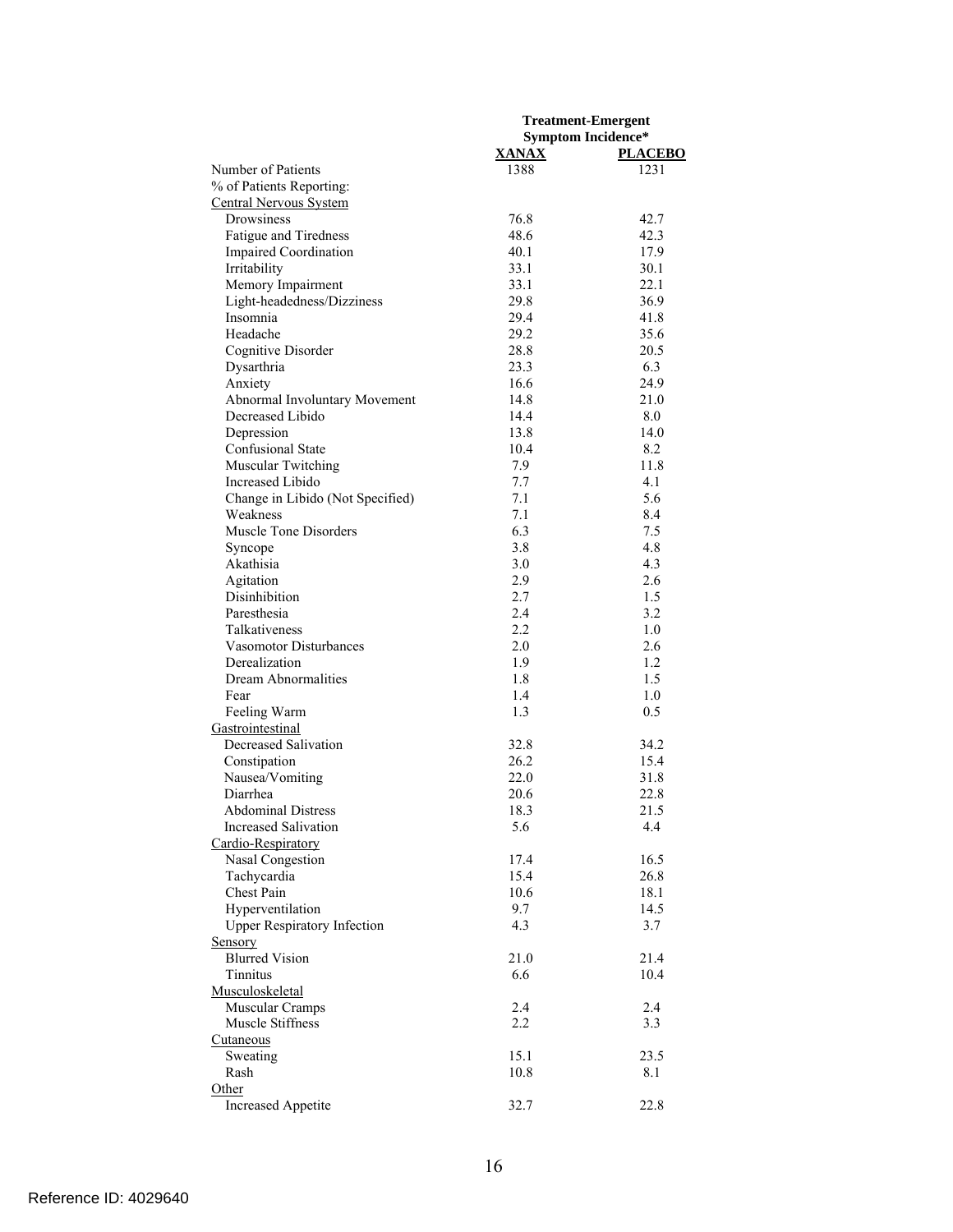| Decreased Appetite                                             | 27.8 | 24.1 |
|----------------------------------------------------------------|------|------|
| Weight Gain                                                    | 27.2 | 17.9 |
| Weight Loss                                                    | 22.6 | 16.5 |
| <b>Micturition Difficulties</b>                                | 12.2 | 8.6  |
| Menstrual Disorders                                            | 10.4 | 8.7  |
| <b>Sexual Dysfunction</b>                                      | 7.4  | 3.7  |
| Edema                                                          | 4.9  | 5.6  |
| Incontinence                                                   | 15   | 0.6  |
| Infection                                                      | 13   | 17   |
| *Events reported by 1% or more of XANAX patients are included. |      |      |

In addition to the relatively common (ie, greater than 1%) untoward events enumerated in the table above, the following adverse events have been reported in association with the use of XANAX: seizures, hallucinations, depersonalization, taste alterations, diplopia, elevated bilirubin, elevated hepatic enzymes, and jaundice.

Panic disorder has been associated with primary and secondary major depressive disorders and increased reports of suicide among untreated patients (see PRECAUTIONS, General). **Adverse Events Reported as Reasons for Discontinuation in Treatment of Panic Disorder in Placebo-Controlled Trials** 

In a larger database comprised of both controlled and uncontrolled studies in which 641 patients received XANAX, discontinuation-emergent symptoms which occurred at a rate of over 5% in patients treated with XANAX and at a greater rate than the placebo treated group were as follows:

#### **DISCONTINUATION-EMERGENT SYMPTOM INCIDENCE Percentage of 641 XANAX-Treated Panic Disorder Patients Reporting Events**

| <b>Body System/Event</b>      |      |                              |      |
|-------------------------------|------|------------------------------|------|
| <b>Neurologic</b>             |      | <b>Gastrointestinal</b>      |      |
| Insomnia                      | 29.5 | Nausea/Vomiting              | 16.5 |
| Light-headedness              | 19.3 | Diarrhea                     | 13.6 |
| Abnormal involuntary movement | 17.3 | Decreased salivation         | 10.6 |
| Headache                      | 17.0 | <b>Metabolic-Nutritional</b> |      |
| Muscular twitching            | 6.9  | Weight loss                  | 13.3 |
| Impaired coordination         | 6.6  | Decreased appetite           | 12.8 |
| Muscle tone disorders         | 5.9  |                              |      |
| Weakness                      | 5.8  | <b>Dermatological</b>        |      |
| <b>Psychiatric</b>            |      | Sweating                     | 14.4 |
| Anxiety                       | 19.2 |                              |      |
| Fatigue and Tiredness         | 18.4 | <b>Cardiovascular</b>        |      |
| Irritability                  | 10.5 | <b>Tachycardia</b>           | 12.2 |
| Cognitive disorder            | 10.3 |                              |      |
| Memory impairment             | 5.5  | <b>Special Senses</b>        |      |
| Depression                    | 5.1  | <b>Blurred</b> vision        | 10.0 |
| Confusional state             | 5.0  |                              |      |

From the studies cited, it has not been determined whether these symptoms are clearly related to the dose and duration of therapy with XANAX in patients with panic disorder. There have also been reports of withdrawal seizures upon rapid decrease or abrupt discontinuation of XANAX Tablets (see WARNINGS).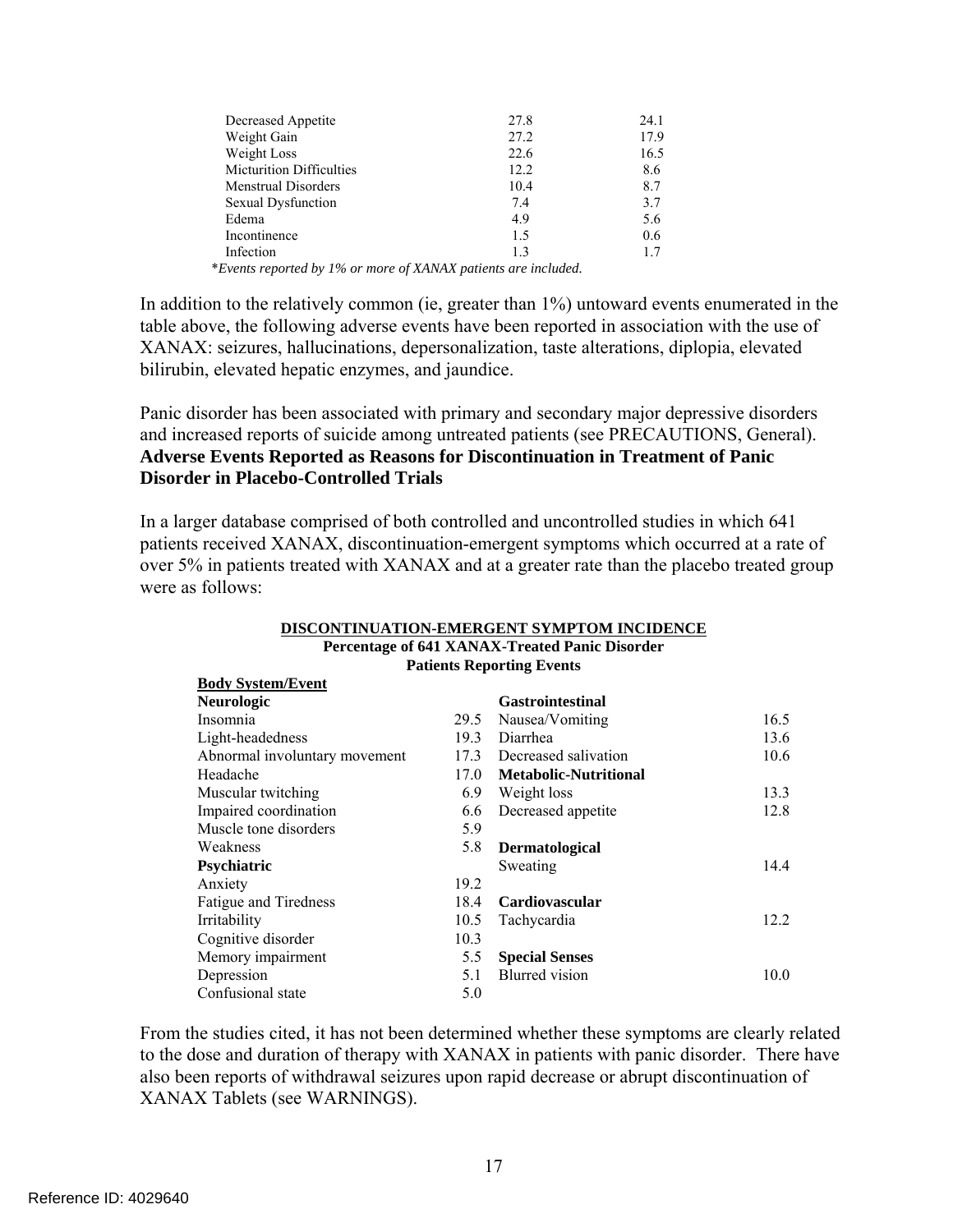To discontinue treatment in patients taking XANAX, the dosage should be reduced slowly in keeping with good medical practice. It is suggested that the daily dosage of XANAX be decreased by no more than 0.5 mg every three days (see DOSAGE AND ADMINISTRATION). Some patients may benefit from an even slower dosage reduction. In a controlled postmarketing discontinuation study of panic disorder patients which compared this recommended taper schedule with a slower taper schedule, no difference was observed between the groups in the proportion of patients who tapered to zero dose; however, the slower schedule was associated with a reduction in symptoms associated with a withdrawal syndrome.

As with all benzodiazepines, paradoxical reactions such as stimulation, increased muscle spasticity, sleep disturbances, hallucinations and other adverse behavioral effects such as agitation, rage, irritability, and aggressive or hostile behavior have been reported rarely. In many of the spontaneous case reports of adverse behavioral effects, patients were receiving other CNS drugs concomitantly and/or were described as having underlying psychiatric conditions. Should any of the above events occur, alprazolam should be discontinued. Isolated published reports involving small numbers of patients have suggested that patients who have borderline personality disorder, a prior history of violent or aggressive behavior, or alcohol or substance abuse may be at risk for such events. Instances of irritability, hostility, and intrusive thoughts have been reported during discontinuation of alprazolam in patients with posttraumatic stress disorder.

**Post Introduction Reports**: Various adverse drug reactions have been reported in association with the use of XANAX since market introduction. The majority of these reactions were reported through the medical event voluntary reporting system. Because of the spontaneous nature of the reporting of medical events and the lack of controls, a causal relationship to the use of XANAX cannot be readily determined. Reported events include: gastrointestinal disorder, hypomania, mania, liver enzyme elevations, hepatitis, hepatic failure, Stevens-Johnson syndrome, angioedema, peripheral edema, hyperprolactinemia, gynecomastia, and galactorrhea (see PRECAUTIONS).

### **DRUG ABUSE AND DEPENDENCE**

### **Physical and Psychological Dependence**

Withdrawal symptoms similar in character to those noted with sedative/hypnotics and alcohol have occurred following discontinuance of benzodiazepines, including XANAX. The symptoms can range from mild dysphoria and insomnia to a major syndrome that may include abdominal and muscle cramps, vomiting, sweating, tremors and convulsions. Distinguishing between withdrawal emergent signs and symptoms and the recurrence of illness is often difficult in patients undergoing dose reduction. The long term strategy for treatment of these phenomena will vary with their cause and the therapeutic goal. When necessary, immediate management of withdrawal symptoms requires re-institution of treatment at doses of XANAX sufficient to suppress symptoms. There have been reports of failure of other benzodiazepines to fully suppress these withdrawal symptoms. These failures have been attributed to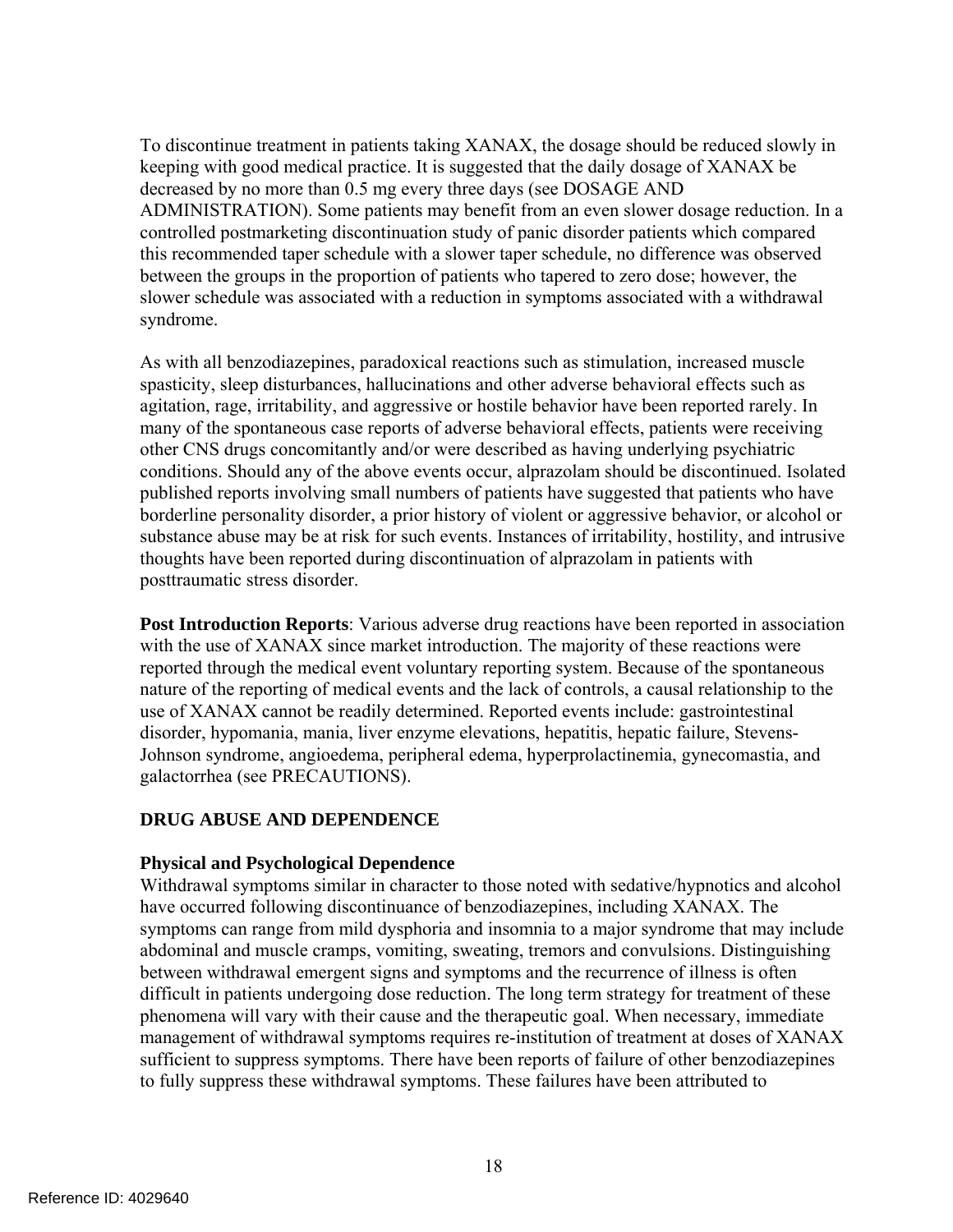incomplete cross-tolerance but may also reflect the use of an inadequate dosing regimen of the substituted benzodiazepine or the effects of concomitant medications.

While it is difficult to distinguish withdrawal and recurrence for certain patients, the time course and the nature of the symptoms may be helpful. A withdrawal syndrome typically includes the occurrence of new symptoms, tends to appear toward the end of taper or shortly after discontinuation, and will decrease with time. In recurring panic disorder, symptoms similar to those observed before treatment may recur either early or late, and they will persist.

While the severity and incidence of withdrawal phenomena appear to be related to dose and duration of treatment, withdrawal symptoms, including seizures, have been reported after only brief therapy with XANAX at doses within the recommended range for the treatment of anxiety (eg, 0.75 to 4 mg/day). Signs and symptoms of withdrawal are often more prominent after rapid decrease of dosage or abrupt discontinuance. The risk of withdrawal seizures may be increased at doses above 4 mg/day (see WARNINGS).

Patients, especially individuals with a history of seizures or epilepsy, should not be abruptly discontinued from any CNS depressant agent, including XANAX. It is recommended that all patients on XANAX who require a dosage reduction be gradually tapered under close supervision (see WARNINGS and DOSAGE AND ADMINISTRATION).

Psychological dependence is a risk with all benzodiazepines, including XANAX. The risk of psychological dependence may also be increased at doses greater than 4 mg/day and with longer term use, and this risk is further increased in patients with a history of alcohol or drug abuse. Some patients have experienced considerable difficulty in tapering and discontinuing from XANAX, especially those receiving higher doses for extended periods. Addiction-prone individuals should be under careful surveillance when receiving XANAX. As with all anxiolytics, repeat prescriptions should be limited to those who are under medical supervision.

### **Controlled Substance Class**

Alprazolam is a controlled substance under the Controlled Substance Act by the Drug Enforcement Administration and XANAX Tablets have been assigned to Schedule IV.

# **OVERDOSAGE**

### **Clinical Experience**

Manifestations of alprazolam overdosage include somnolence, confusion, impaired coordination, diminished reflexes and coma. Death has been reported in association with overdoses of alprazolam by itself, as it has with other benzodiazepines. In addition, fatalities have been reported in patients who have overdosed with a combination of a single benzodiazepine, including alprazolam, and alcohol; alcohol levels seen in some of these patients have been lower than those usually associated with alcohol-induced fatality.

The acute oral  $LD_{50}$  in rats is 331-2171 mg/kg. Other experiments in animals have indicated that cardiopulmonary collapse can occur following massive intravenous doses of alprazolam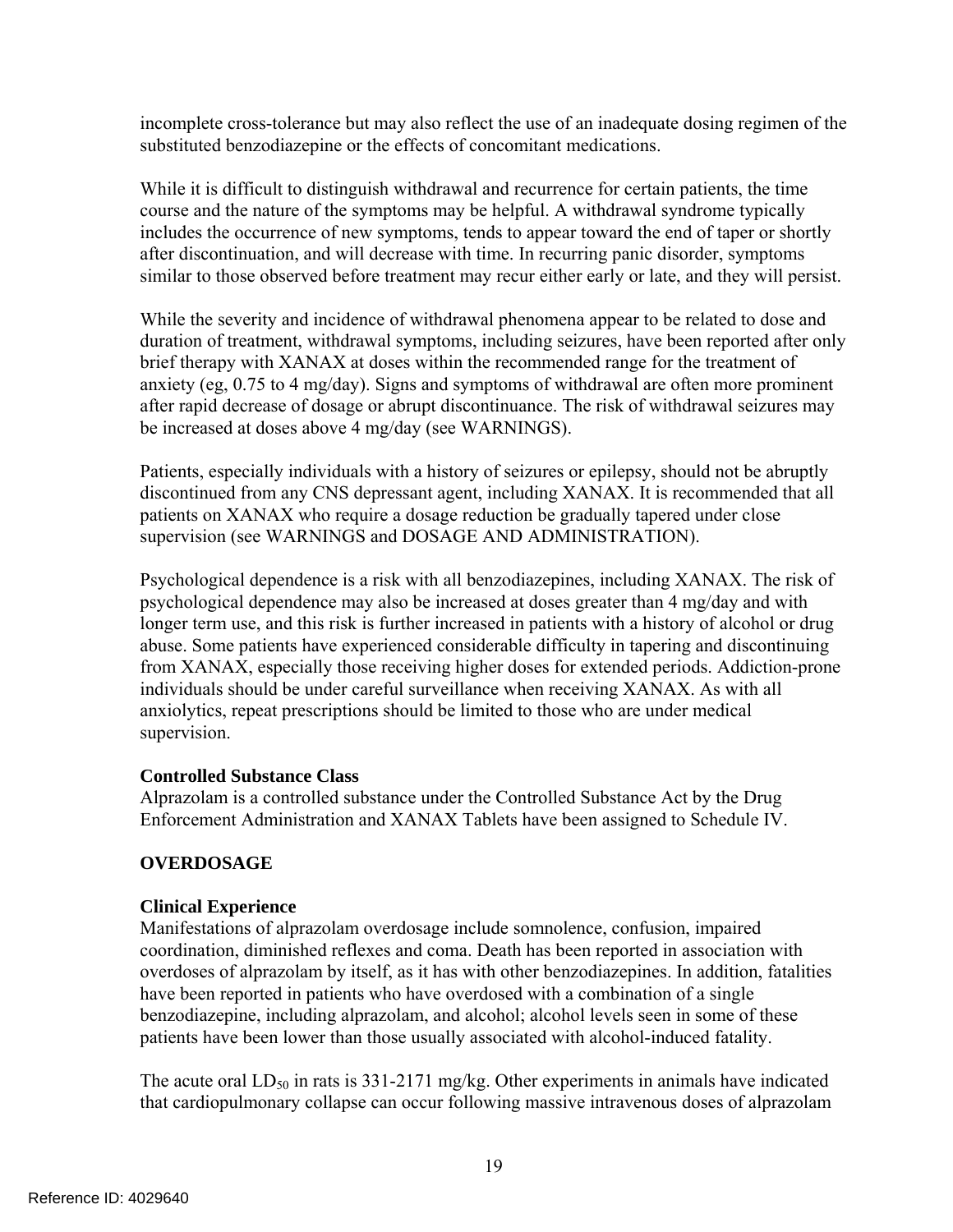(over 195 mg/kg; 975 times the maximum recommended daily human dose of 10 mg/day). Animals could be resuscitated with positive mechanical ventilation and the intravenous infusion of norepinephrine bitartrate.

Animal experiments have suggested that forced diuresis or hemodialysis are probably of little value in treating overdosage.

## **General Treatment of Overdose**

Overdosage reports with XANAX Tablets are limited. As in all cases of drug overdosage, respiration, pulse rate, and blood pressure should be monitored. General supportive measures should be employed, along with immediate gastric lavage. Intravenous fluids should be administered and an adequate airway maintained. If hypotension occurs, it may be combated by the use of vasopressors. Dialysis is of limited value. As with the management of intentional overdosing with any drug, it should be borne in mind that multiple agents may have been ingested.

Flumazenil, a specific benzodiazepine receptor antagonist, is indicated for the complete or partial reversal of the sedative effects of benzodiazepines and may be used in situations when an overdose with a benzodiazepine is known or suspected. Prior to the administration of flumazenil, necessary measures should be instituted to secure airway, ventilation and intravenous access. Flumazenil is intended as an adjunct to, not as a substitute for, proper management of benzodiazepine overdose. Patients treated with flumazenil should be monitored for re-sedation, respiratory depression, and other residual benzodiazepine effects for an appropriate period after treatment. **The prescriber should be aware of a risk of seizure in association with flumazenil treatment, particularly in long-term benzodiazepine users and in cyclic antidepressant overdose.** The complete flumazenil package insert including CONTRAINDICATIONS, WARNINGS and PRECAUTIONS should be consulted prior to use.

# **DOSAGE AND ADMINISTRATION**

Dosage should be individualized for maximum beneficial effect. While the usual daily dosages given below will meet the needs of most patients, there will be some who require doses greater than 4 mg/day. In such cases, dosage should be increased cautiously to avoid adverse effects.

### **Anxiety Disorders and Transient Symptoms of Anxiety**

Treatment for patients with anxiety should be initiated with a dose of 0.25 to 0.5 mg given three times daily. The dose may be increased to achieve a maximum therapeutic effect, at intervals of 3 to 4 days, to a maximum daily dose of 4 mg, given in divided doses. The lowest possible effective dose should be employed and the need for continued treatment reassessed frequently. The risk of dependence may increase with dose and duration of treatment.

In all patients, dosage should be reduced gradually when discontinuing therapy or when decreasing the daily dosage. Although there are no systematically collected data to support a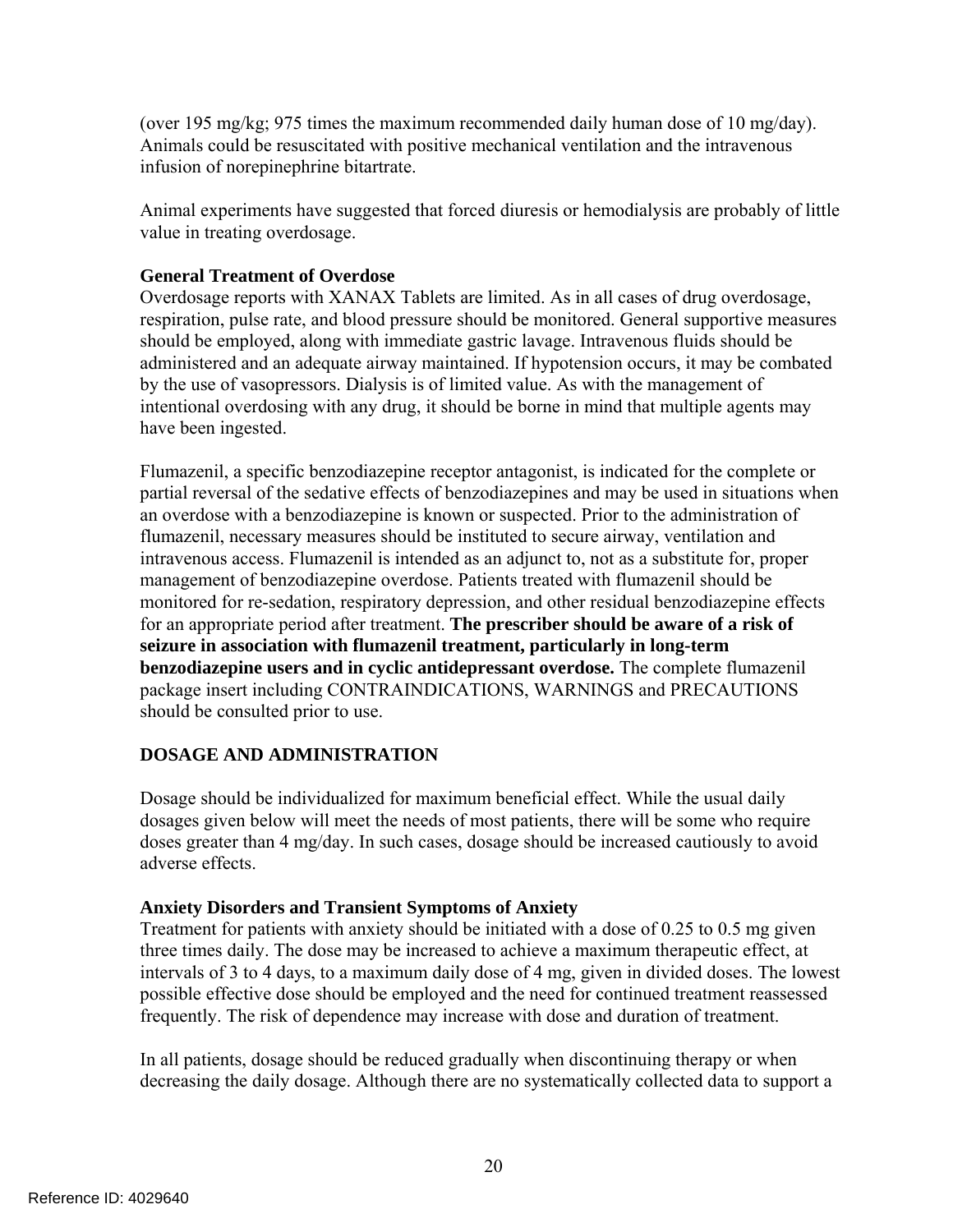specific discontinuation schedule, it is suggested that the daily dosage be decreased by no more than 0.5 mg every 3 days. Some patients may require an even slower dosage reduction.

### **Panic Disorder**

The successful treatment of many panic disorder patients has required the use of XANAX at doses greater than 4 mg daily. In controlled trials conducted to establish the efficacy of XANAX in panic disorder, doses in the range of 1 to 10 mg daily were used. The mean dosage employed was approximately 5 to 6 mg daily. Among the approximately 1700 patients participating in the panic disorder development program, about 300 received XANAX in dosages of greater than 7 mg/day, including approximately 100 patients who received maximum dosages of greater than 9 mg/day. Occasional patients required as much as 10 mg a day to achieve a successful response.

### Dose Titration

Treatment may be initiated with a dose of 0.5 mg three times daily. Depending on the response, the dose may be increased at intervals of 3 to 4 days in increments of no more than 1 mg per day. Slower titration to the dose levels greater than 4 mg/day may be advisable to allow full expression of the pharmacodynamic effect of XANAX. To lessen the possibility of interdose symptoms, the times of administration should be distributed as evenly as possible throughout the waking hours, that is, on a three or four times per day schedule.

Generally, therapy should be initiated at a low dose to minimize the risk of adverse responses in patients especially sensitive to the drug. Dose should be advanced until an acceptable therapeutic response (ie, a substantial reduction in or total elimination of panic attacks) is achieved, intolerance occurs, or the maximum recommended dose is attained.

### Dose Maintenance

For patients receiving doses greater than 4 mg/day, periodic reassessment and consideration of dosage reduction is advised. In a controlled postmarketing dose-response study, patients treated with doses of XANAX greater than 4 mg/day for 3 months were able to taper to 50% of their total maintenance dose without apparent loss of clinical benefit. Because of the danger of withdrawal, abrupt discontinuation of treatment should be avoided. (See WARNINGS, PRECAUTIONS, DRUG ABUSE AND DEPENDENCE.)

The necessary duration of treatment for panic disorder patients responding to XANAX is unknown. After a period of extended freedom from attacks, a carefully supervised tapered discontinuation may be attempted, but there is evidence that this may often be difficult to accomplish without recurrence of symptoms and/or the manifestation of withdrawal phenomena.

### Dose Reduction

Because of the danger of withdrawal, abrupt discontinuation of treatment should be avoided (see WARNINGS, PRECAUTIONS, DRUG ABUSE AND DEPENDENCE).

In all patients, dosage should be reduced gradually when discontinuing therapy or when decreasing the daily dosage. Although there are no systematically collected data to support a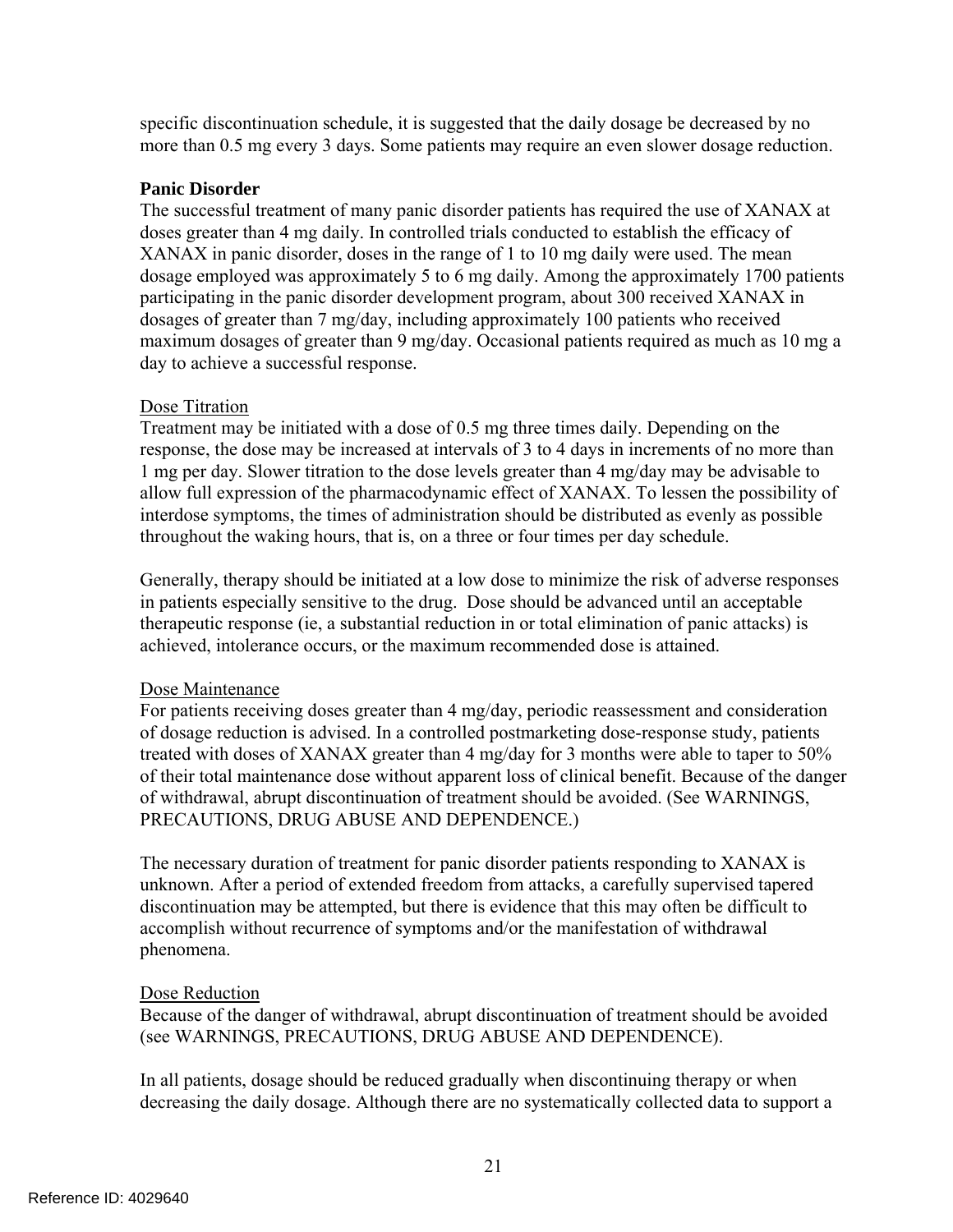specific discontinuation schedule, it is suggested that the daily dosage be decreased by no more than 0.5 mg every three days. Some patients may require an even slower dosage reduction.

In any case, reduction of dose must be undertaken under close supervision and must be gradual. If significant withdrawal symptoms develop, the previous dosing schedule should be reinstituted and, only after stabilization, should a less rapid schedule of discontinuation be attempted. In a controlled postmarketing discontinuation study of panic disorder patients which compared this recommended taper schedule with a slower taper schedule, no difference was observed between the groups in the proportion of patients who tapered to zero dose; however, the slower schedule was associated with a reduction in symptoms associated with a withdrawal syndrome. It is suggested that the dose be reduced by no more than 0.5 mg every 3 days, with the understanding that some patients may benefit from an even more gradual discontinuation. Some patients may prove resistant to all discontinuation regimens.

### **Dosing in Special Populations**

In elderly patients, in patients with advanced liver disease or in patients with debilitating disease, the usual starting dose is 0.25 mg, given two or three times daily. This may be gradually increased if needed and tolerated. The elderly may be especially sensitive to the effects of benzodiazepines. If side effects occur at the recommended starting dose, the dose may be lowered.

### **HOW SUPPLIED**

| XANAX Tablets are available as follows:                      |                                                                                         |
|--------------------------------------------------------------|-----------------------------------------------------------------------------------------|
| <b>0.25 mg</b> (white, oval, scored, imprinted "XANAX 0.25") |                                                                                         |
| Bottles of 100                                               | NDC 0009-0029-01                                                                        |
| Reverse Numbered                                             |                                                                                         |
| Unit dose $(100)$                                            | NDC 0009-0029-46                                                                        |
| Bottles of 500                                               | NDC 0009-0029-02                                                                        |
| Bottles of 1000                                              | NDC 0009-0029-14                                                                        |
| <b>0.5 mg</b> (peach, oval, scored, imprinted "XANAX 0.5")   |                                                                                         |
| Bottles of 100                                               | NDC 0009-0055-01                                                                        |
| <b>Reverse Numbered</b>                                      |                                                                                         |
| Unit Dose (100)                                              | NDC 0009-0055-46                                                                        |
| Bottles of 500                                               | NDC 0009-0055-03                                                                        |
| Bottles of 1000                                              | NDC 0009-0055-15                                                                        |
| <b>1 mg</b> (blue, oval, scored, imprinted "XANAX 1.0")      |                                                                                         |
| Bottles of 100                                               | NDC 0009-0090-01                                                                        |
| Bottles of 500                                               | NDC 0009-0090-04                                                                        |
| Bottles of 1000                                              | NDC 0009-0090-13                                                                        |
|                                                              | 2 mg (white, oblong, multi-scored, imprinted "XANAX" on one side and "2" on the reverse |
| side)                                                        |                                                                                         |
| Bottles of 100                                               | NDC 0009-0094-01                                                                        |
| Bottles of 500                                               | NDC 0009-0094-03                                                                        |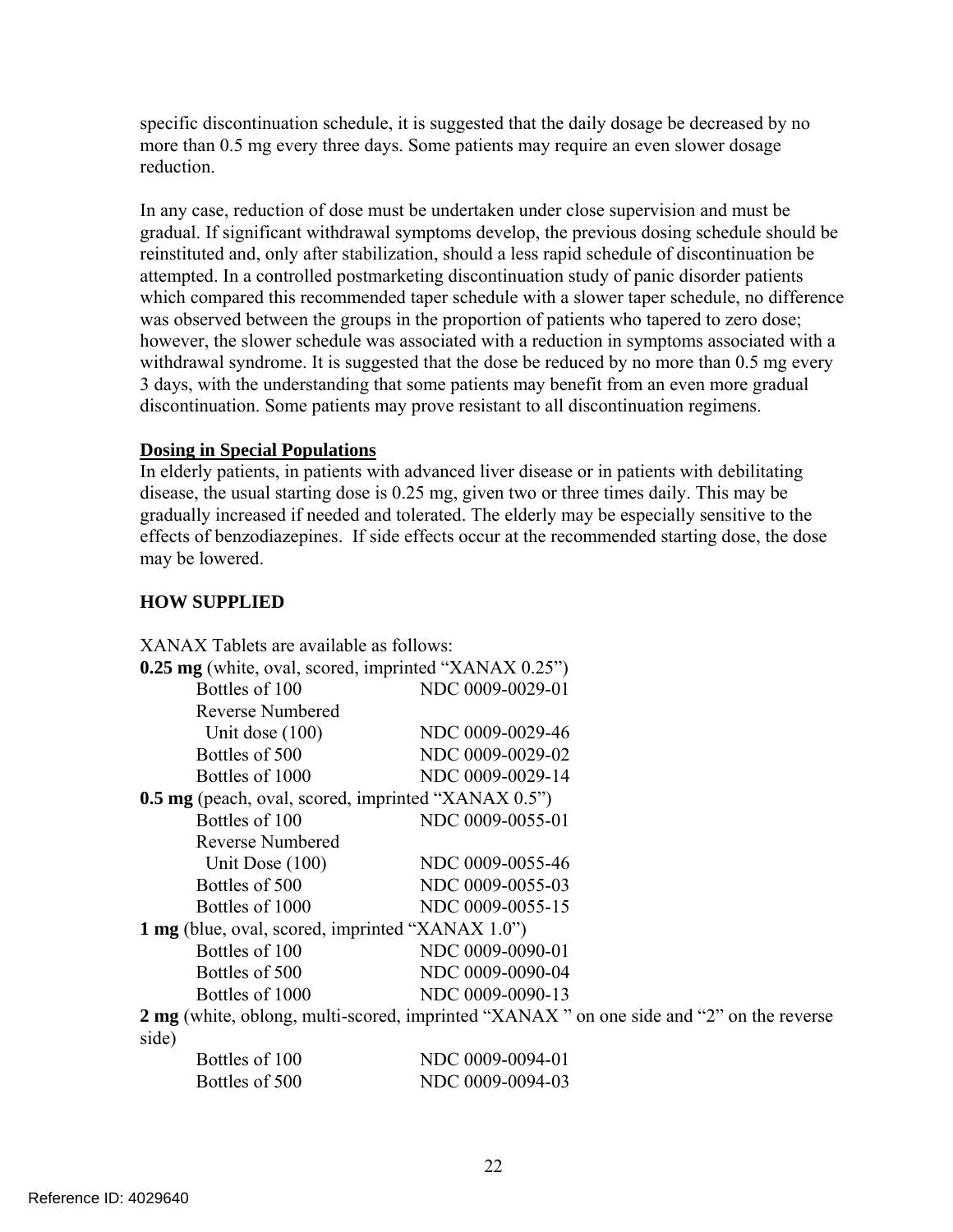Store at controlled room temperature 20° to 25°C (68° to 77°F) [see USP].

## **Rx only**

# **ANIMAL STUDIES**

When rats were treated with alprazolam at 3, 10, and 30 mg/kg/day (15 to 150 times the maximum recommended human dose) orally for 2 years, a tendency for a dose related increase in the number of cataracts was observed in females and a tendency for a dose related increase in corneal vascularization was observed in males. These lesions did not appear until after 11 months of treatment.

This product's label may have been updated. For current full prescribing information, please visit www.pfizer.com.

**Distributed by** 



LAB-0004-8.1 Revised September 2016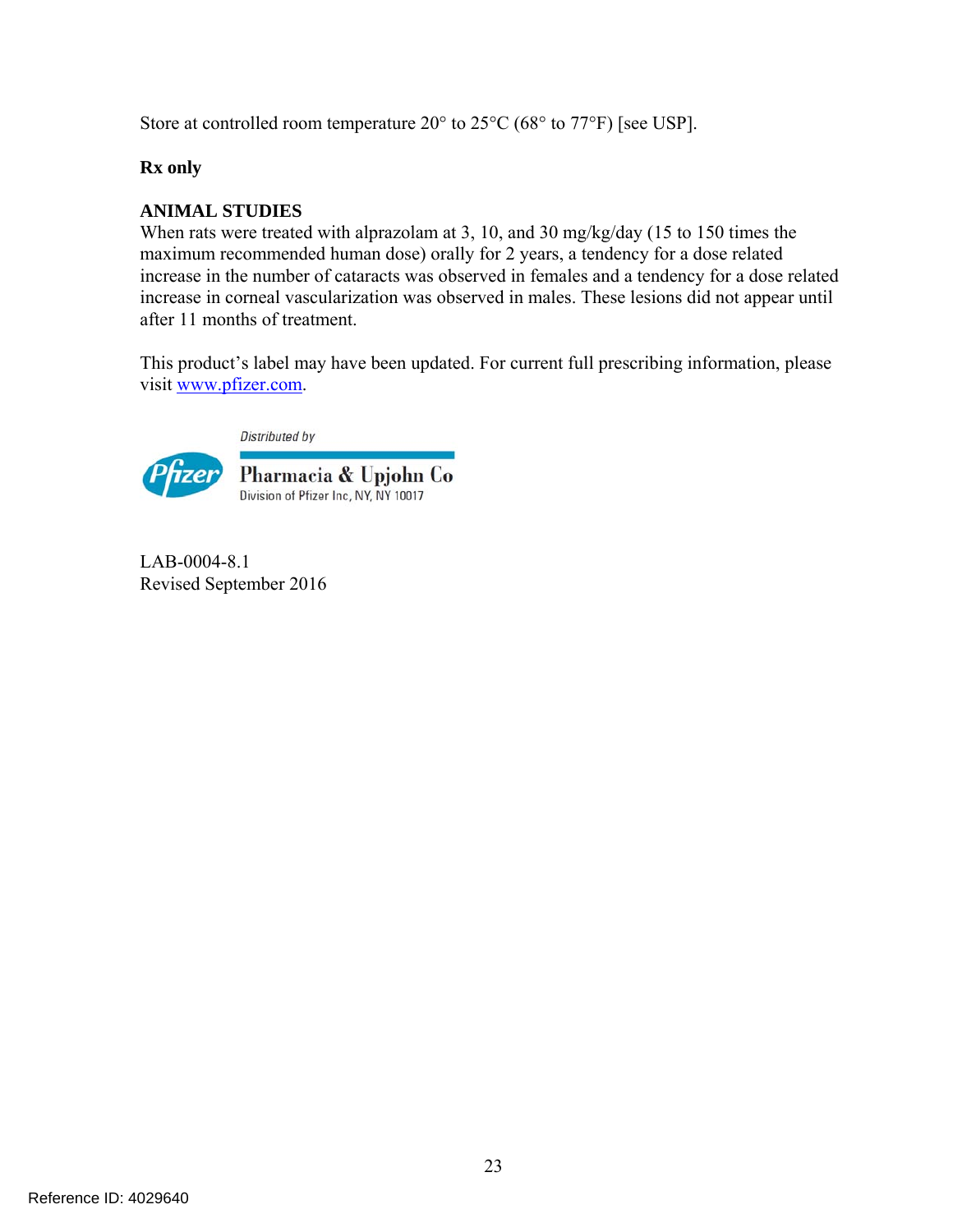#### **MEDICATION GUIDE XANAX (ZAN-aks) (alprazolam) Tablets, C-IV**

#### **What is the most important information I should know about XANAX?**

- **XANAX is a benzodiazepine medicine. Taking benzodiazepines with opioid medicines, alcohol, or other central nervous system depressants (including street drugs) can cause severe drowsiness, breathing problems (respiratory depression), coma and death.**
- **XANAX can make you sleepy or dizzy, and can slow your thinking and motor skills.** 
	- o Do not drive, operate heavy machinery, or do other dangerous activities until you know how XANAX affects you.
	- Do not drink alcohol or take other drugs that may make you sleepy or dizzy while taking XANAX without first talking to your healthcare provider. When taken with alcohol or drugs that cause sleepiness or dizziness, XANAX may make your sleepiness or dizziness much worse.
- Do not take more Xanax than prescribed.

#### **What is XANAX?**

- XANAX is a prescription medicine used:
	- o to treat anxiety disorders
	- o for the short-term relief of the symptoms of anxiety
	- $\circ$  to treat panic disorder with or without a fear of places and situations that might cause panic, helplessness, or embarrassment (agoraphobia)
- **XANAX is a federal controlled substance (C-IV) because it can be abused or lead to dependence.** Keep XANAX in a safe place to prevent misuse and abuse. Selling or giving away XANAX may harm others, and is against the law. Tell your healthcare provider if you have abused or been dependent on alcohol, prescription medicines or street drugs.
- It is not known if XANAX is safe and effective in children.
- Elderly patients are especially susceptible to dose related adverse effects when taking XANAX.
- It is not known if XANAX is safe and effective when used to treat anxiety disorder for longer than 4 months.
- It is not known if XANAX is safe and effective when used to treat panic disorder for longer than 10 weeks.

#### **Do not take XANAX if:**

- you are allergic to alprazolam, other benzodiazepines, or any of the ingredients in XANAX. See the end of this Medication Guide for a complete list of ingredients in XANAX.
- you are taking antifungal medicines including ketoconazole and itraconazole

**Before you take XANAX, tell your healthcare provider about all of your medical conditions, including if you:** 

- have or have had depression, mood problems, or suicidal thoughts or behavior
- have liver or kidney problems
- have lung disease or breathing problems
- are pregnant or plan to become pregnant. XANAX may harm your unborn baby. You and your healthcare provider should decide if you should take XANAX while you are pregnant.
- are breastfeeding or plan to breastfeed. XANAX passes into your breast milk and may harm your baby. Talk to your healthcare provider about the best way to feed your baby if you take XANAX. You should not breastfeed while taking XANAX.

**Tell your healthcare provider about all the medicines you take**, including prescription and overthe-counter medicines, vitamins, and herbal supplements.

Taking XANAX with certain other medicines can cause side effects or affect how well XANAX or the other medicines work. Do not start or stop other medicines without talking to your healthcare provider.

#### **How should I take XANAX?**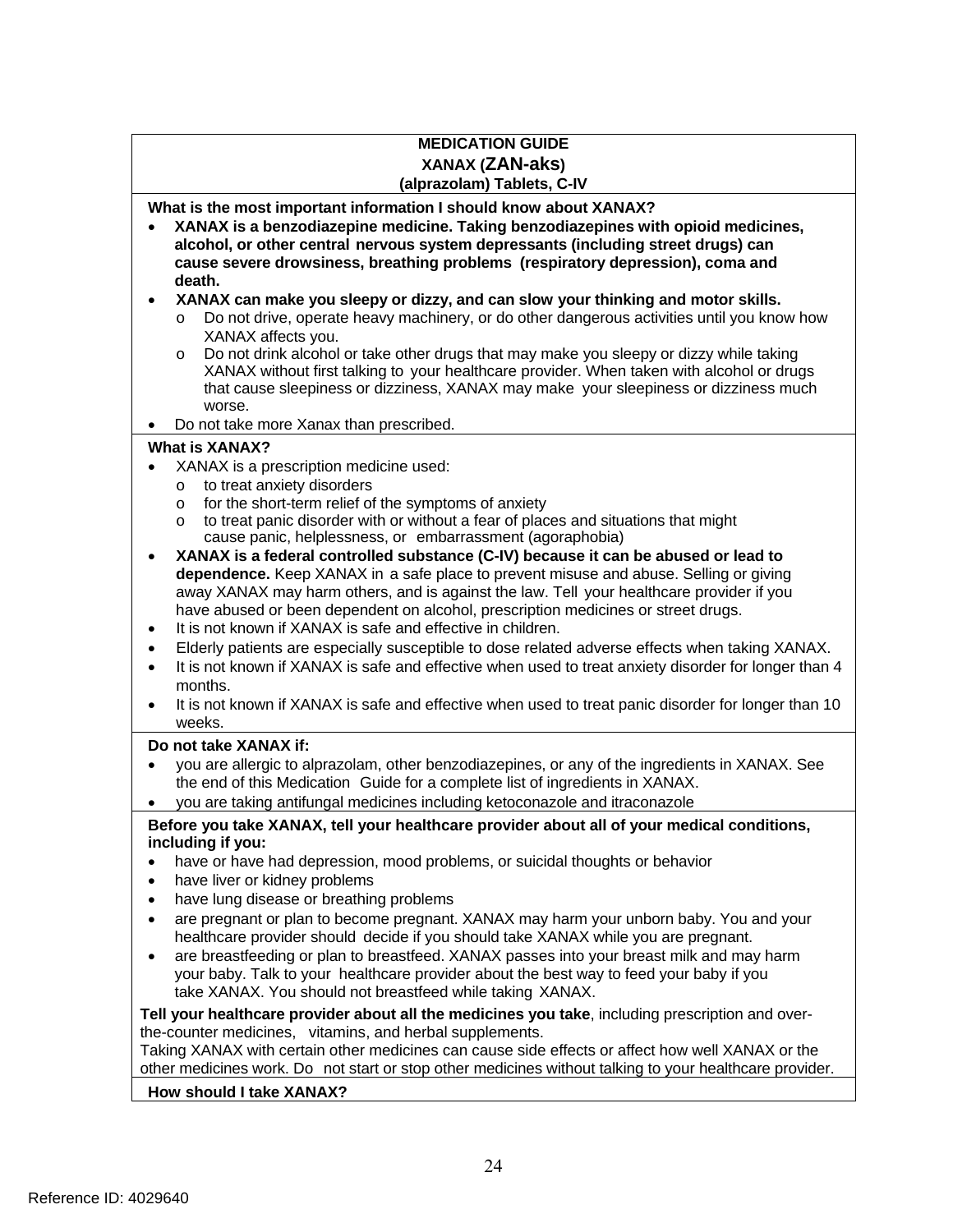|  | See "What is the most important information I should know about XANAX?" |  |  |  |
|--|-------------------------------------------------------------------------|--|--|--|
|--|-------------------------------------------------------------------------|--|--|--|

- Take XANAX exactly as your healthcare provider tells you to take it. Your healthcare provider will tell you how much XANAX to take and when to take it.
- If you take too much XANAX, call your healthcare provider or go to the nearest hospital emergency room right away.

#### **What should I avoid while taking XANAX?**

- XANAX can cause you to be drowsy. Do not drive a car or operate heavy machinery until you know how XANAX affects you.
- You should not drink alcohol while taking XANAX. Drinking alcohol can increase your chances of having serious side effects.

#### **What are the possible side effects of XANAX?**

**XANAX may cause serious side effects, including:** 

- **See "What is the most important information I should know about XANAX?"**
- **Abuse and dependence.** Taking XANAX can cause physical and psychological dependence. Physical and psychological dependence is not the same as drug addiction. Your healthcare provider can tell you more about the differences between physical and psychological dependence and drug addiction.
- **Withdrawal symptoms.** You may have withdrawal symptoms if you stop taking XANAX suddenly. Withdrawal symptoms can be serious and include seizures. Mild withdrawal symptoms include a depressed mood and trouble sleeping. Talk to your healthcare provider about slowly stopping XANAX to avoid withdrawal symptoms.
- **Seizures.** Stopping XANAX can cause seizures and seizures that will not stop (status epilepticus).
- **Mania.** XANAX may cause an increase in activity and talking (hypomania and mania) in people who have depression.

**The most common side effects of XANAX include** drowsiness and light-headedness. These are not all the possible side effects of XANAX. Call your doctor for medical advice about side effects. You may report side effects to FDA at 1-800-FDA-1088.

#### **How should I store XANAX?**

- Store XANAX between 68°F to 77°F 20°C to 25°C
- **Keep XANAX and all medicines out of the reach of children.**

#### **General information about the safe and effective use of XANAX.**

- Medicines are sometimes prescribed for purposes other than those listed in a Medication Guide.
- Do not use XANAX for a condition for which it was not prescribed.
- Do not give XANAX to other people, even if they have the same symptoms that you have. It may harm them.
- You can ask your pharmacist or healthcare provider for information about XANAX that is written for health professionals.

#### **What are the ingredients in XANAX?**

#### **Active ingredient:** alprazolam

**Inactive ingredients:** Cellulose, corn starch, docusate sodium, lactose, magnesium stearate, silicon dioxide and sodium benzoate. In addition, the 0.5 mg tablet contains FD&C Yellow No. 6 and the 1 mg tablet contains FD&C Blue No. 2.

XANAX® is a registered trademark of Pharmacia & Upjohn Company LLC. For more information, go to www.pfizer.com or call 1-800-438-1985.

This Medication Guide has been approved by the U.S. Food and Drug Administration.

This product's label may have been updated. For current full prescribing information, please visit www.pfizer.com.